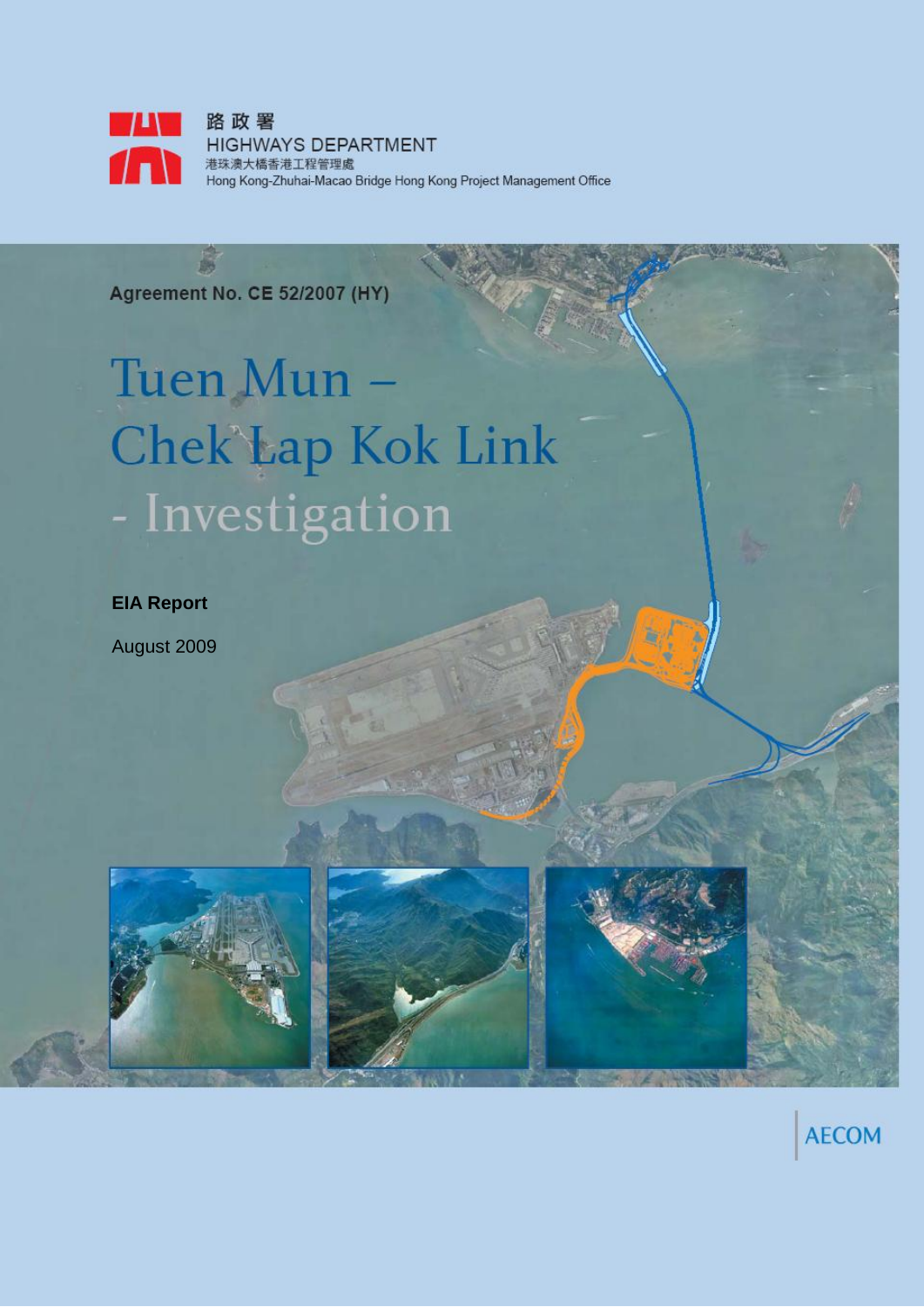#### **Agreement No. CE 52/2007 (HY) Tuen Mun – Chek Lap Kok Link – Investigation**

### **EIA Report**

### **Table of Content**

| 1. |        |                                                             |
|----|--------|-------------------------------------------------------------|
|    | 1.1    |                                                             |
|    | 1.2    |                                                             |
|    | 1.3    |                                                             |
|    | 1.4    |                                                             |
| 2. |        |                                                             |
|    | 2.1    |                                                             |
|    | 2.2    |                                                             |
|    | 2.3    |                                                             |
| 3. |        |                                                             |
|    | 3.1    |                                                             |
|    | 3.2    |                                                             |
|    | 3.3    |                                                             |
|    | 3.4    |                                                             |
|    | 3.5    |                                                             |
|    | 3.6    |                                                             |
|    | 3.7    |                                                             |
|    | 3.8    |                                                             |
|    | 3.9    |                                                             |
|    | 3.10   | Environmental Conditions in the Absence of the Project 3-14 |
| 4. |        |                                                             |
|    | 4.1    |                                                             |
|    | 4.2    |                                                             |
|    | 4.3    |                                                             |
|    | 4.4    |                                                             |
|    | 4.5    |                                                             |
|    | 4.6    |                                                             |
|    | 4.7    |                                                             |
|    | 4.8    |                                                             |
|    | 4.9    |                                                             |
|    | 4.10   |                                                             |
|    | 4.11   |                                                             |
|    | 4.12   |                                                             |
| 5. | NOISE. |                                                             |
|    | 5.1    |                                                             |
|    | 5.2    |                                                             |
|    |        |                                                             |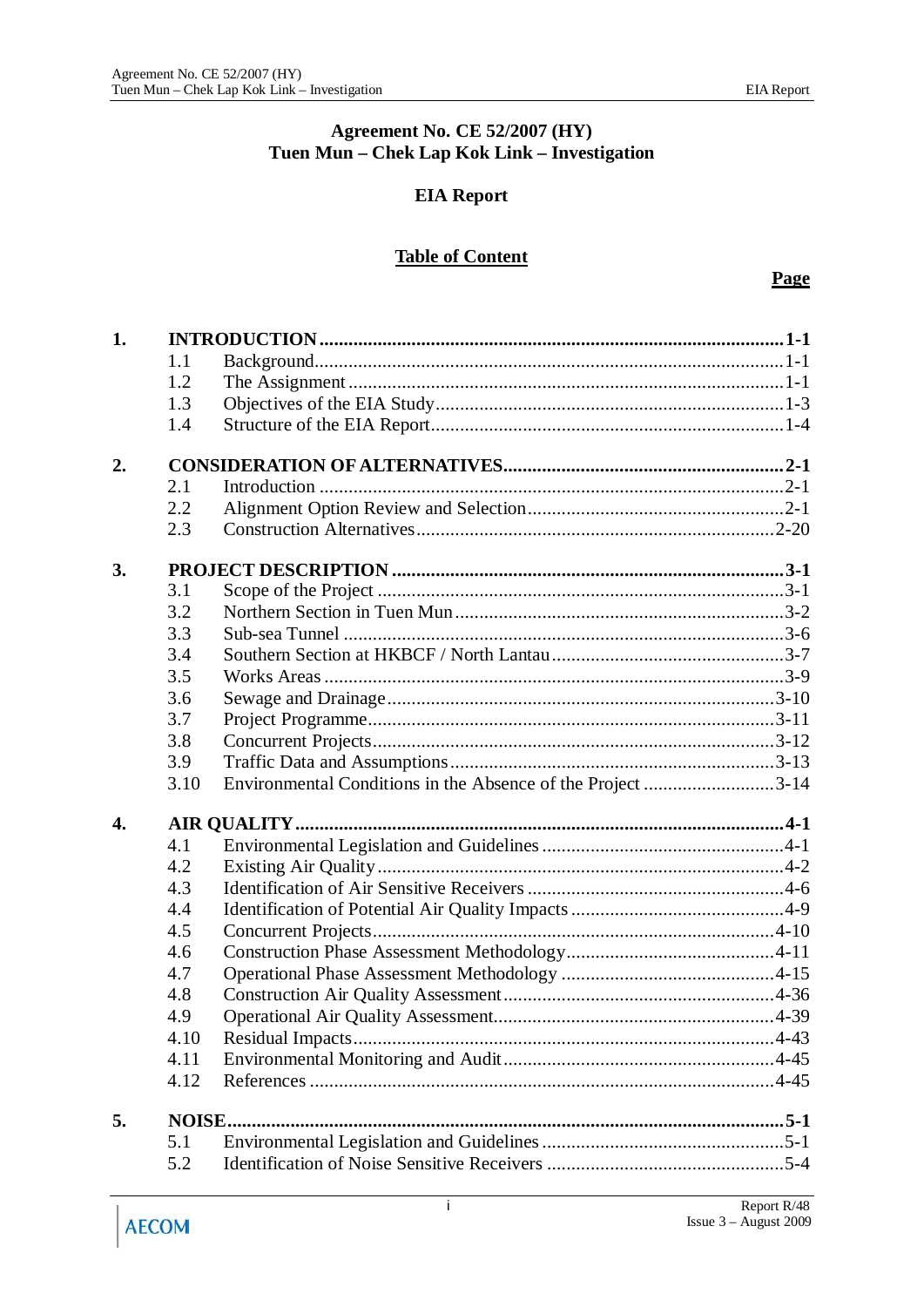|    | 5.3  |                    |
|----|------|--------------------|
|    | 5.4  |                    |
|    | 5.5  |                    |
|    | 5.6  |                    |
|    | 5.7  |                    |
|    | 5.8  |                    |
|    | 5.9  |                    |
|    | 5.10 |                    |
|    | 5.11 |                    |
| 6. |      |                    |
|    | 6.1  |                    |
|    | 6.2  |                    |
|    | 6.3  |                    |
|    | 6.4  |                    |
|    | 6.5  |                    |
|    | 6.6  |                    |
|    | 6.7  |                    |
|    | 6.8  |                    |
|    | 6.9  |                    |
|    | 6.10 |                    |
|    | 6.11 |                    |
|    | 6.12 |                    |
|    | 6.13 |                    |
|    | 6.14 |                    |
|    | 6.15 |                    |
| 7. |      |                    |
|    | 7.1  |                    |
|    | 7.2  |                    |
|    | 7.3  |                    |
|    | 7.4  |                    |
|    | 7.5  | Literature Review. |
|    | 7.6  |                    |
|    | 7.7  |                    |
|    | 7.8  |                    |
|    | 7.9  |                    |
|    | 7.10 |                    |
|    | 7.11 |                    |
|    | 7.12 |                    |
|    | 7.13 |                    |
|    | 7.14 |                    |
|    | 7.15 |                    |
|    | 7.16 |                    |
|    | 7.17 |                    |
| 8. |      |                    |
|    | 8.1  |                    |
|    | 8.2  |                    |
|    | 8.3  |                    |
|    |      |                    |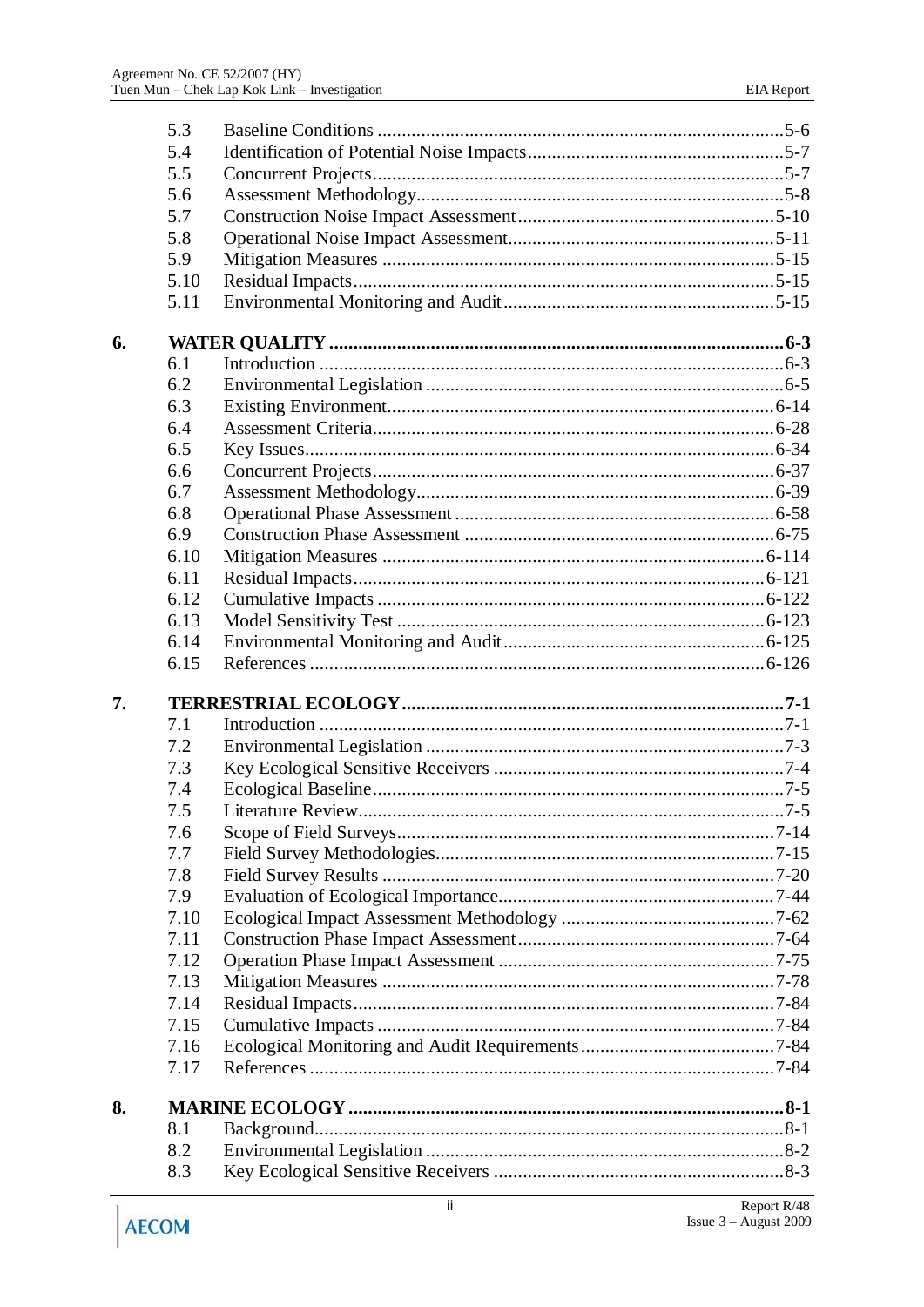|     | 8.4   |                                                            |  |
|-----|-------|------------------------------------------------------------|--|
|     | 8.5   |                                                            |  |
|     | 8.6   |                                                            |  |
|     | 8.7   |                                                            |  |
|     | 8.8   |                                                            |  |
|     | 8.9   |                                                            |  |
|     | 8.10  |                                                            |  |
|     | 8.11  |                                                            |  |
|     | 8.12  |                                                            |  |
|     | 8.13  |                                                            |  |
|     | 8.14  |                                                            |  |
|     | 8.15  |                                                            |  |
|     | 8.16  |                                                            |  |
|     | 8.17  |                                                            |  |
|     | 8.18  |                                                            |  |
|     | 8.19  |                                                            |  |
|     |       |                                                            |  |
| 9.  |       |                                                            |  |
|     | 9.1   |                                                            |  |
|     | 9.2   |                                                            |  |
|     | 9.3   |                                                            |  |
|     | 9.4   |                                                            |  |
|     | 9.5   |                                                            |  |
|     | 9.6   |                                                            |  |
|     | 9.7   |                                                            |  |
|     | 9.8   |                                                            |  |
|     | 9.9   |                                                            |  |
|     | 9.10  |                                                            |  |
|     |       |                                                            |  |
| 10. |       |                                                            |  |
|     | 10.1  |                                                            |  |
|     | 10.2  |                                                            |  |
|     | 10.3  |                                                            |  |
|     | 10.4  |                                                            |  |
|     | 10.5  | Review of Planning and Development Control Framework  10-8 |  |
|     | 10.6  |                                                            |  |
|     | 10.7  |                                                            |  |
|     | 10.8  |                                                            |  |
|     | 10.9  |                                                            |  |
|     | 10.10 |                                                            |  |
|     | 10.11 |                                                            |  |
|     |       |                                                            |  |
| 11. |       |                                                            |  |
|     | 11.1  |                                                            |  |
|     | 11.2  |                                                            |  |
|     | 11.3  | Objectives of the Cultural Heritage Impact Assessment11-4  |  |
|     | 11.4  |                                                            |  |
|     | 11.5  |                                                            |  |
|     | 11.6  |                                                            |  |
|     | 11.7  |                                                            |  |
|     |       |                                                            |  |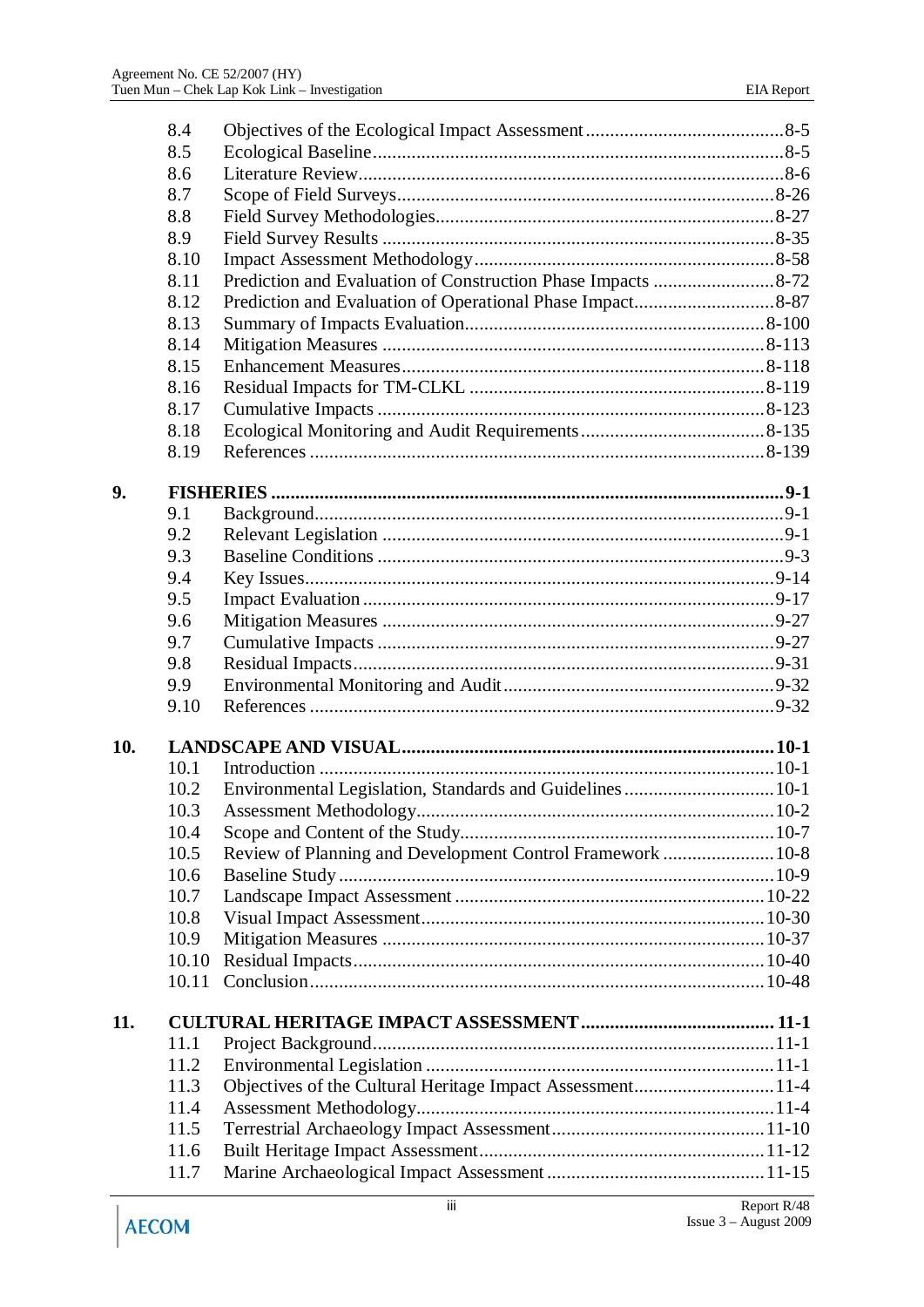|     | 11.8         |                                                                          |  |
|-----|--------------|--------------------------------------------------------------------------|--|
|     | 11.9         |                                                                          |  |
|     | 11.10        | Environmental Monitoring and Audit Requirements11-33                     |  |
|     | 11.11        |                                                                          |  |
|     |              |                                                                          |  |
| 12. |              |                                                                          |  |
|     | 12.1         |                                                                          |  |
|     | 12.2         |                                                                          |  |
|     | 12.3         |                                                                          |  |
|     | 12.4         | Construction Phase Waste Management Assessment 12-7                      |  |
|     | 12.5         |                                                                          |  |
|     | 12.6         |                                                                          |  |
|     | 12.7         |                                                                          |  |
|     | 12.8         |                                                                          |  |
|     | 12.9         |                                                                          |  |
| 13  |              |                                                                          |  |
|     | 13.1         |                                                                          |  |
|     | 13.2         |                                                                          |  |
|     | 13.3         |                                                                          |  |
|     |              |                                                                          |  |
|     | 13.4<br>13.5 |                                                                          |  |
|     | 13.6         |                                                                          |  |
|     | 13.7         |                                                                          |  |
|     |              |                                                                          |  |
|     |              |                                                                          |  |
|     | 13.8         |                                                                          |  |
| 14. |              |                                                                          |  |
|     | 14.1         |                                                                          |  |
|     | 14.2         |                                                                          |  |
|     | 14.3         |                                                                          |  |
|     | 14.4         | Environmental Legislation, Policies, Plans, Standards and Criteria 14-3  |  |
|     | 14.5         | History and General Description of the Pillar Point Valley Landfill 14-3 |  |
|     | 14.6         |                                                                          |  |
|     | 14.7         | Landfill Gas Hazard Assessment Criteria and Methodology14-6              |  |
|     | 14.8         |                                                                          |  |
|     | 14.9         |                                                                          |  |
|     | 14.10        |                                                                          |  |
|     | 14.11        |                                                                          |  |
|     | 14.12        |                                                                          |  |
|     |              |                                                                          |  |
|     |              |                                                                          |  |
| 15. |              |                                                                          |  |
|     | 15.1         |                                                                          |  |
|     | 15.2         |                                                                          |  |
|     | 15.3         |                                                                          |  |
|     | 15.4         |                                                                          |  |
|     | 15.5         |                                                                          |  |
| 16. |              |                                                                          |  |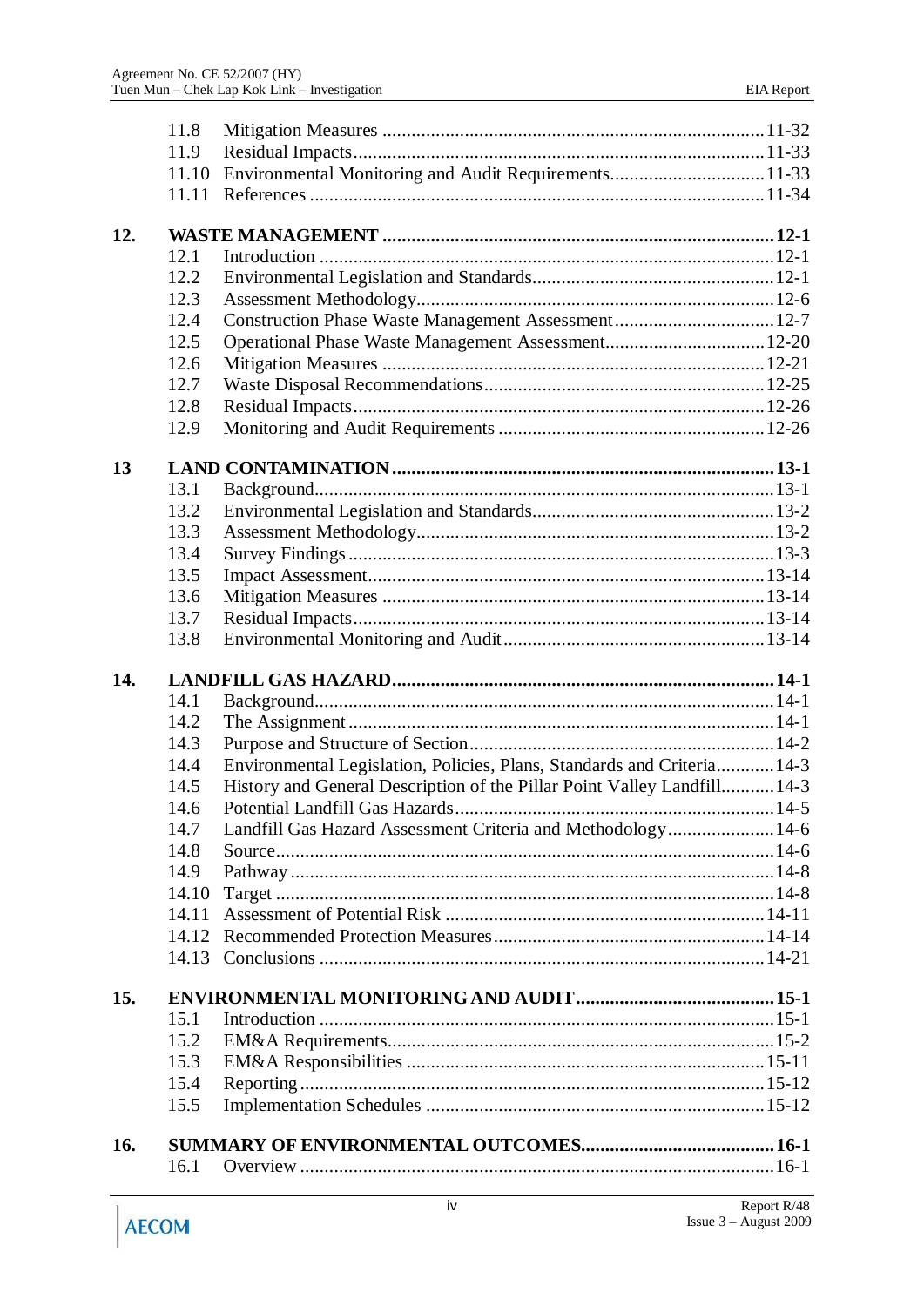### **APPENDIX A**

| Appendix A1   | <b>Environmental Mitigation Implementation Schedule</b> |
|---------------|---------------------------------------------------------|
| Appendix A2   | <b>Concurrent Projects Summary</b>                      |
| Appendix A3   | <b>Traffic Data and Assumptions</b>                     |
| Appendix A3.1 | Location Plan for EIA Traffic Forecasts (Lantau)        |
| Appendix A3.2 | Location Plan for EIA Traffic Forecasts (Airport)       |
| Appendix A3.3 | Location Plan for EIA Traffic Forecasts (Tuen Mun)      |
| Appendix A3.4 | Location Plan for EIA Traffic Forecasts (Toll Plaza)    |
|               |                                                         |

## **APPENDIX B**

| Appendix B1  | <b>Vehicle Class Details</b>                                                                               |
|--------------|------------------------------------------------------------------------------------------------------------|
| Appendix B2  | Implementation Schedule of Vehicle Emission Standards in Hong Kong                                         |
| Appendix B3  | Details of Adjustments on Exhaust Technology Fractions in Each Vehicle<br>Class                            |
| Appendix B4  | <b>Vehicle Population</b>                                                                                  |
| Appendix B5  | Trips per Vehicle-Mile-Travelled (VMT)                                                                     |
| Appendix B6  | Hourly Temperature and Relative Humidity Profile                                                           |
| Appendix B7a | Emission Inventories for Years 2014, 2016, 2021 and 2031                                                   |
| Appendix B7b | Composite Emissions Factors for Roads of HKLR and HKBCF                                                    |
| Appendix B8  | Justifications for the Estimation of Surface Roughness Length                                              |
| Appendix B9  | <b>Emissions from Tunnel Portals and Ventilation Buildings</b>                                             |
| Appendix B10 | <b>Construction Phase Modelling Results</b>                                                                |
| Appendix B11 | Details of Sensitivity Analysis of Emission Inventory                                                      |
| Appendix B12 | Predicted Hourly NO <sub>2</sub> and RSP Results from Open Roads from Caline4<br>Modelling                 |
| Appendix B13 | Predicted Maximum Hourly, 24-hour and Annual Average $NO2$ and RSP<br>concentrations from ISCST3 Modelling |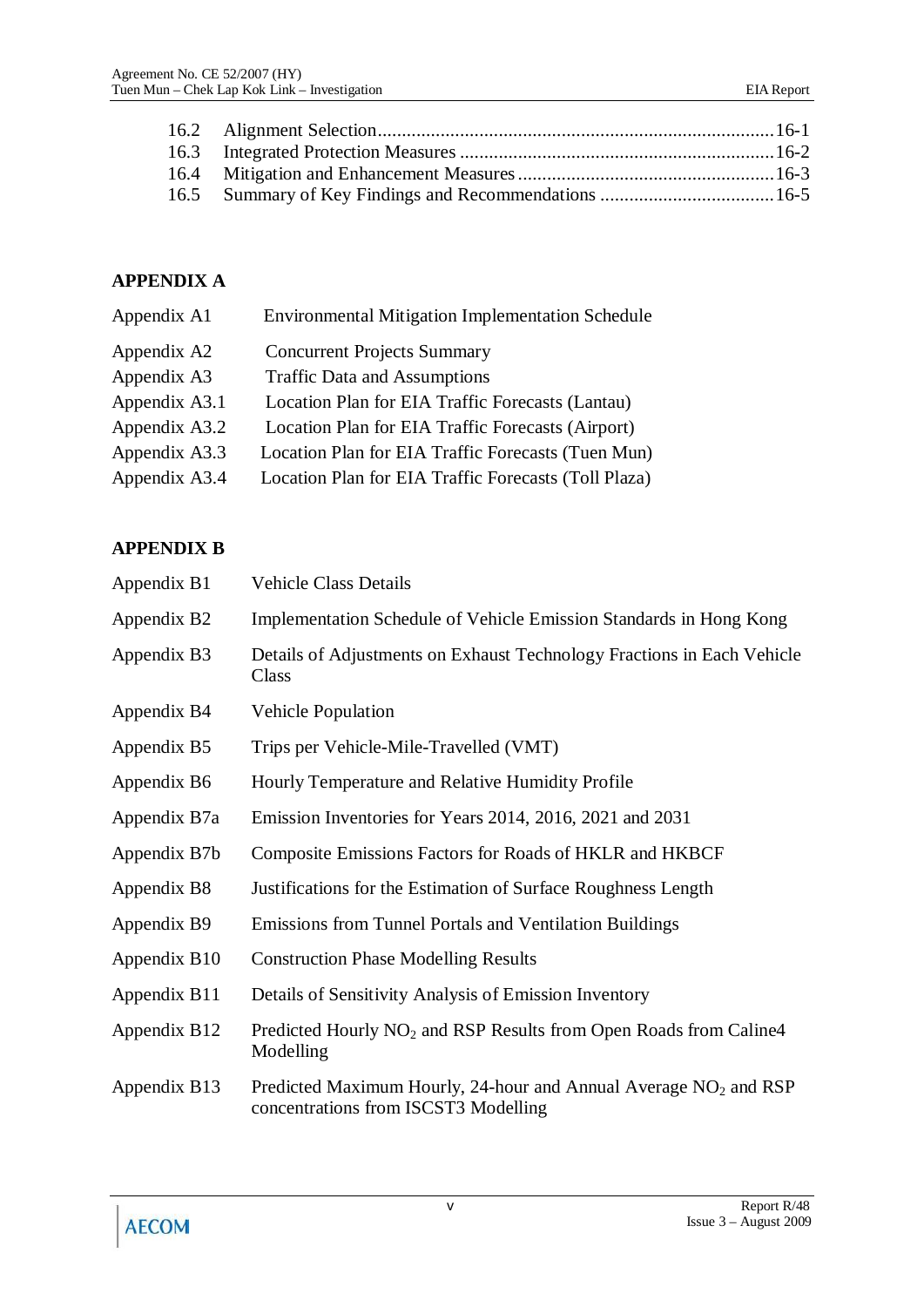| Appendix C1             | <b>Traffic Information for Noise Assessment</b> |
|-------------------------|-------------------------------------------------|
| Appendix C <sub>2</sub> | <b>Construction Noise Plant Inventory</b>       |
| Appendix C3             | <b>Predicted Traffic Noise Result</b>           |
| Appendix C4             | Noise Model Impact Files                        |

#### **APPENDIX D**

| Appendix D1   | Sediment Testing Results for TM-CLKL, HKBCF and HKLR                                                                   |
|---------------|------------------------------------------------------------------------------------------------------------------------|
| Appendix D2   | Summary of Proposed Simulations for Water Quality Modelling for the<br>TM-CLKL, HKBCF and HKLR                         |
| Appendix D3   | <b>Calculation of Loss Coefficients for Bridge Piers</b>                                                               |
| Appendix D4   | <b>Pollution Loading Inventory</b>                                                                                     |
| Appendix D5   | <b>Cumulative Dredging and Sediment Loss Rates</b>                                                                     |
| Appendix D6   | Water Quality Mitigation - Silt Curtain Application                                                                    |
| Appendix D7   | 2026 Hydrodynamic and Water Quality Modelling Results                                                                  |
| Appendix D7a  | 2026 Hydrodynamic Modelling Results (with & without project)                                                           |
| Appendix D7b  | 2026 Water Quality Modelling Results                                                                                   |
| Appendix D7c  | Comparison of Monthly Average of Key Water Quality Parameters                                                          |
| Appendix D8   | 2011 Construction Plumes Modelling Results                                                                             |
| Appendix D8a  | 2011 - Sediment Plumes and Sedimentation Contours for Unmitigated<br>Scenario (P0M0)                                   |
| Appendix D8b  | 2011 - Sediment Plumes and Sedimentation Contours for Mitigated<br>Scenario (Option 1) (P0M1)                          |
| Appendix D8c  | 2011 - Sediment Plumes and Sedimentation Contours for Mitigated<br>Scenario (Option 1) with Concurrent Projects (P1M1) |
| Appendix D8d  | 2011 - Time History Plots of SS for the Three Scenarios (P0M0, P0M1<br>and $P1M1)$                                     |
| Appendix D9   | 2012 Construction Plumes Modelling Results                                                                             |
| Appendix D9a  | 2012 - Sediment Plumes and Sedimentation Contours for Unmitigated<br>Scenario (P0M0)                                   |
| Appendix D9b  | 2012 - Sediment Plumes and Sedimentation Contours for Mitigated<br>Scenario (Option 1) (P0M1)                          |
| Appendix D9c  | 2012 - Sediment Plumes and Sedimentation Contours for Mitigated<br>Scenario (Option 1) with Concurrent Projects (P1M1) |
| Appendix D9d  | 2012 - Time History Plots of SS for the Three Scenarios (P0M0, P0M1<br>and P1M1)                                       |
| Appendix D10  | 2013 Construction Plumes Modelling Results                                                                             |
| Appendix D10a | 2013 - Sediment Plumes and Sedimentation Contours for Unmitigated<br>Scenario (P0M0)                                   |
| Appendix D10b | 2013 - Sediment Plumes and Sedimentation Contours for Mitigated<br>Scenario (Option 1) (P0M1)                          |
| Appendix D10c | 2013 - Sediment Plumes and Sedimentation Contours for Mitigated<br>Scenario (Option 1) with Concurrent Projects (P1M1) |
|               |                                                                                                                        |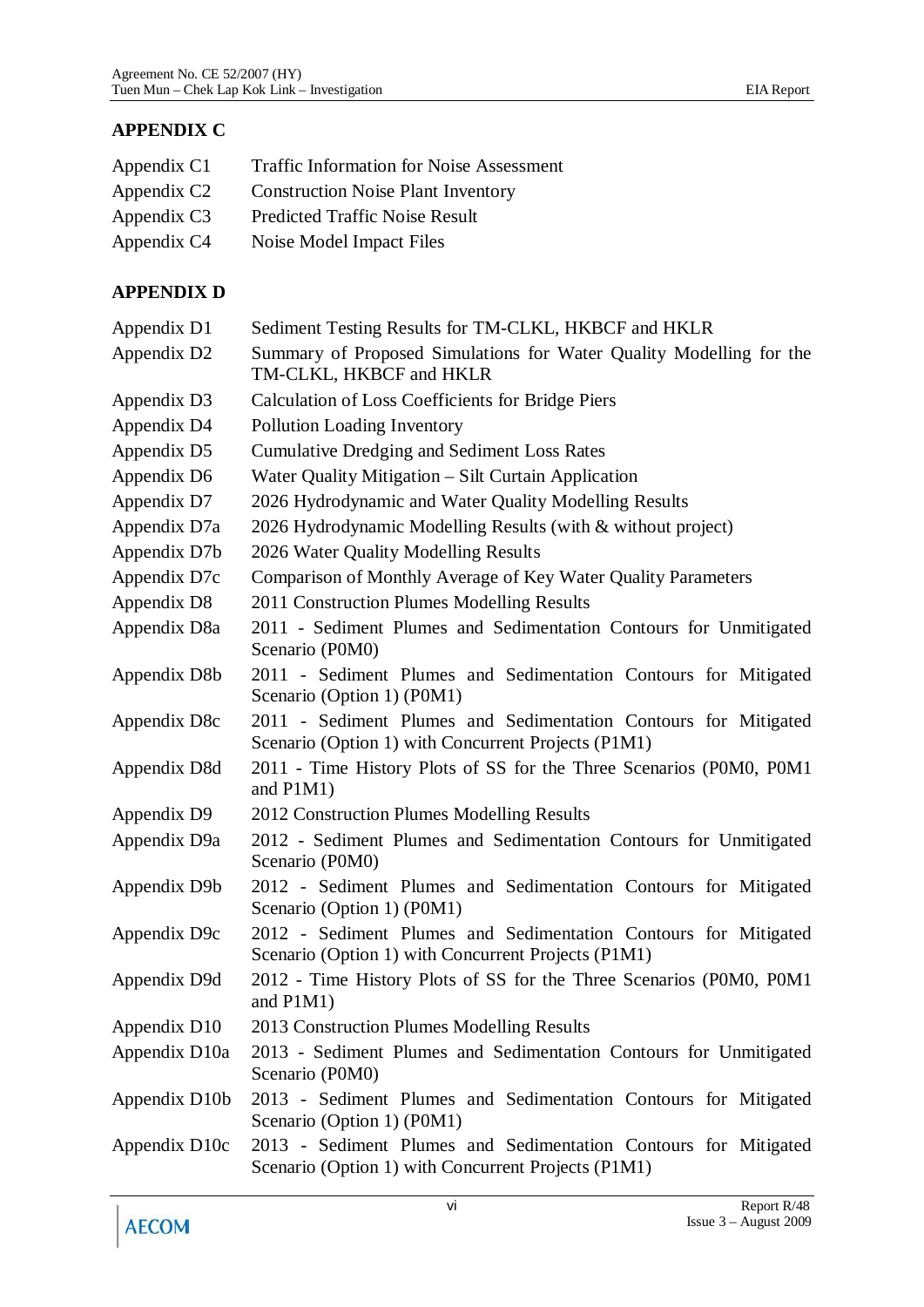| 2013 - Time History Plots of SS for the Three Scenarios (P0M0, P0M1<br>and $P1M1)$                                                                                               |
|----------------------------------------------------------------------------------------------------------------------------------------------------------------------------------|
| Summary of Construction Phase SS Elevation, Contaminant Release, DO<br>depletion and Sedimentation for unmitigated and mitigated (Option 1)<br>scenarios for 2011, 2012 and 2013 |
| Construction Plumes Modelling Results for Extra Mitigation Scenario<br>(Option 2) (POM2)                                                                                         |
| 2011 - Sediment Plume and Sedimentation Contours and Time-history for<br>Mitigated Scenario (Option 2) (P0M2)                                                                    |
| 2012 - Sediment Plume and Sedimentation Contours and Time-history for<br>Mitigated Scenario (Option 2) (P0M2)                                                                    |
| 2013 - Sediment Plume and Sedimentation Contours and Time-history for<br>Mitigated Scenario (Option 2) (P0M2)                                                                    |
| Summary of Construction Phase SS Elevation, Contaminant Release, DO<br>depletion and Sedimentation for mitigated (Option 2) (P0M2) scenarios                                     |
| Construction Plumes Modelling Results for Sensitivity Test (Option 1)<br>(PxM1)                                                                                                  |
| 2011 - Sediment Plumes and Sedimentation Contour for Mitigated<br>Scenario (Option 1) with Concurrent Projects (PxM1)                                                            |
| <b>Summary of Construction Phase SS Elevation</b>                                                                                                                                |
| 2011 (Sequence B) – Sediment Plume and Sedimentation Contour and<br>Time-history for Mitigated Scenarios (POM1)                                                                  |
| Summary of Construction Phase SS Elevation, Contaminant Release, DO<br>depletion and Sedimentation for Mitigated (Sequence B) Scenarios                                          |
| <b>Model Verification</b>                                                                                                                                                        |
| Time History Plot for WHM and WHM-RG1                                                                                                                                            |
| Time History Plot for 2010 (Baseline) – $3rd$ Production (P3) and $4th$<br>Production (P4)                                                                                       |
| Time History Plot for 2011 (Sequence B) – Spin Up $(S1)$ and Production<br>(P1)                                                                                                  |
|                                                                                                                                                                                  |

### **APPENDIX E**

| Appendix E1 | Ecological Baseline Survey of Avifauna under HZMB Study        |
|-------------|----------------------------------------------------------------|
| Appendix E2 | Ecological Baseline Survey of Avifauna under TMWB Study        |
| Appendix E3 | Ecological Baseline Survey of Avifauna under TM-CLKL Study     |
| Appendix E4 | Ecological Baseline Survey of Mammal under HZMB Study          |
| Appendix E5 | Ecological Baseline Survey of Mammal under TMWB Study          |
| Appendix E6 | Ecological Baseline Survey of Mammal under TM-CLKL Study       |
| Appendix E7 | Ecological Baseline Survey of Herpetofauna under HZMB Study    |
| Appendix E8 | Ecological Baseline Survey of Herpetofauna under TMWB Study    |
| Appendix E9 | Ecological Baseline Survey of Herpetofauna under TM-CLKL Study |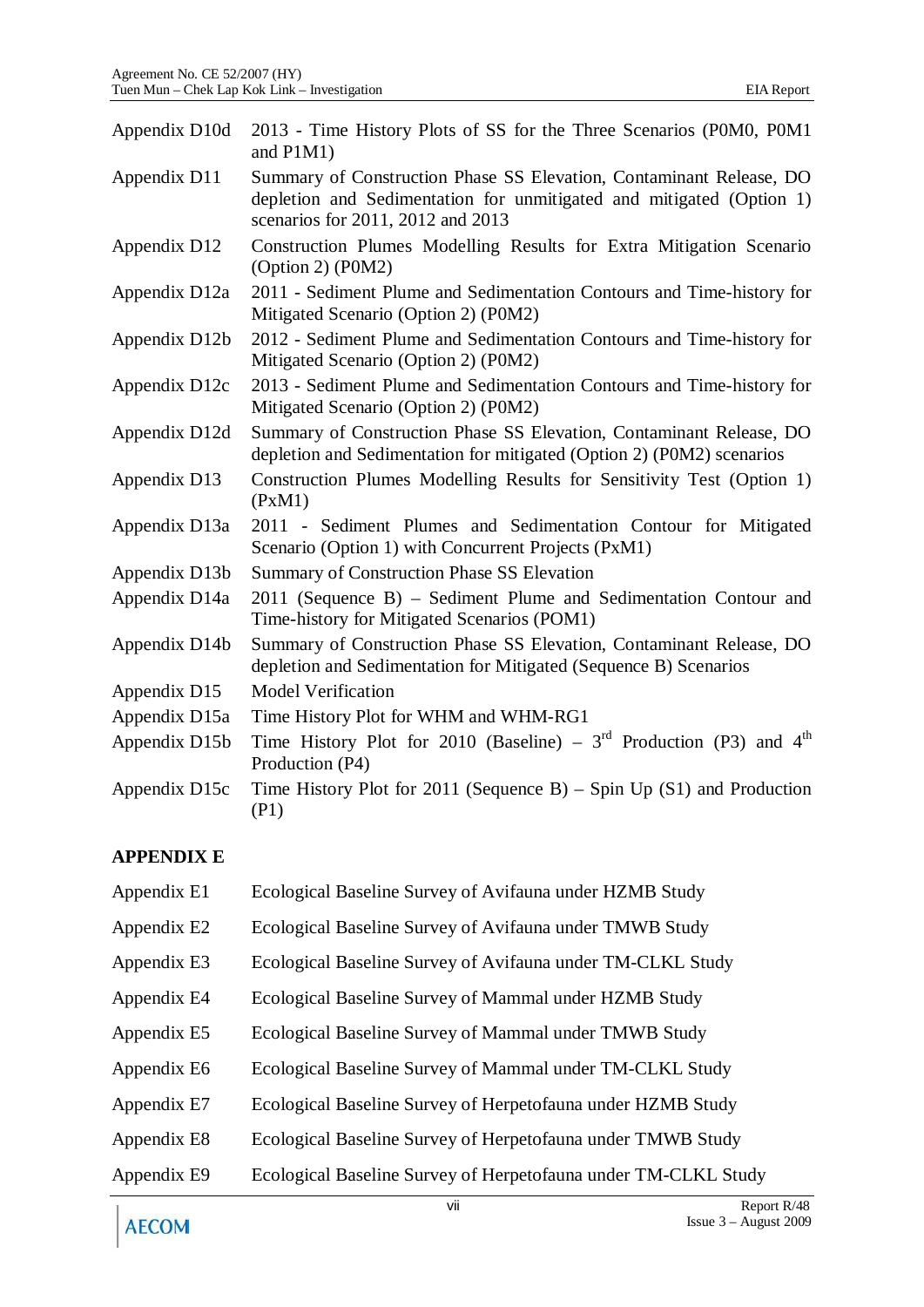| Appendix E10 | Ecological Baseline Survey of Dragonflies under HZMB Study                                |
|--------------|-------------------------------------------------------------------------------------------|
| Appendix E11 | Ecological Baseline Survey of Dragonflies under TMWB Study                                |
| Appendix E12 | Ecological Baseline Survey of Dragonflies under TM-CLKL Study                             |
| Appendix E13 | Ecological Baseline Survey of Butterflies under HZMB Study                                |
| Appendix E14 | Ecological Baseline Survey of Butterflies under TMWB Study                                |
| Appendix E15 | Ecological Baseline Survey of Butterflies under TM-CLKL Study                             |
| Appendix E16 | Ecological Baseline Survey of Freshwater and Estuarine Fish under<br><b>HZMB</b> Study    |
| Appendix E17 | Ecological Baseline Survey of Freshwater and Estuarine Fish under<br><b>TM-CLKL Study</b> |
| Appendix E18 | Ecological Baseline Survey of Aquatic (Stream) Fauna under HZMB<br>Study                  |
| Appendix E19 | Ecological Baseline Survey of Aquatic (Stream) Fauna under TM-CLKL<br>Study               |
| Appendix E20 | Ecological Baseline Survey of Plant Species under HZMB Study                              |
| Appendix E21 | Ecological Baseline Survey of Plant Species under TMWB Study                              |
| Appendix E22 | Ecological Baseline Survey of Plant Species under TM-CLKL Study                           |
|              |                                                                                           |

### **APPENDIX F**

| Appendix F1             | Tuen Mun – Chek Lap Kok Link – Ecological Investigation, Final Survey<br>Report for Chinese White Dolphin                                              |
|-------------------------|--------------------------------------------------------------------------------------------------------------------------------------------------------|
| Appendix F <sub>2</sub> | Hong Kong - Zhuhai - Macao Bridge, Hong Kong Section and North<br>Lantau Highway Connection, Ecological Baseline Survey - Marine<br>Benthic Macrofauna |
| Appendix F3             | Tuen Mun – Chek Lap Kok Link – Investigation, Interim Results of<br>Ecological Survey - Benthic Macro-infauna                                          |
| Appendix F4             | Hong Kong - Zhuhai - Macao Bridge, Hong Kong Section and North<br>Lantau Highway Connection, Ecological Baseline Survey - Intertidal                   |
| Appendix F5             | Tuen Mun Western Bypass - Investigation, Intertidal Survey Results -<br>Intertidal Invertebrates                                                       |
| Appendix F6             | Tuen Mun - Chek Lap Kok Link – Investigation, Interim Results of<br>Ecological Survey - Intertidal Epifauna (Quantitative Quadrat)                     |
| Appendix F7             | Not Use                                                                                                                                                |
| Appendix F8             | Not Use                                                                                                                                                |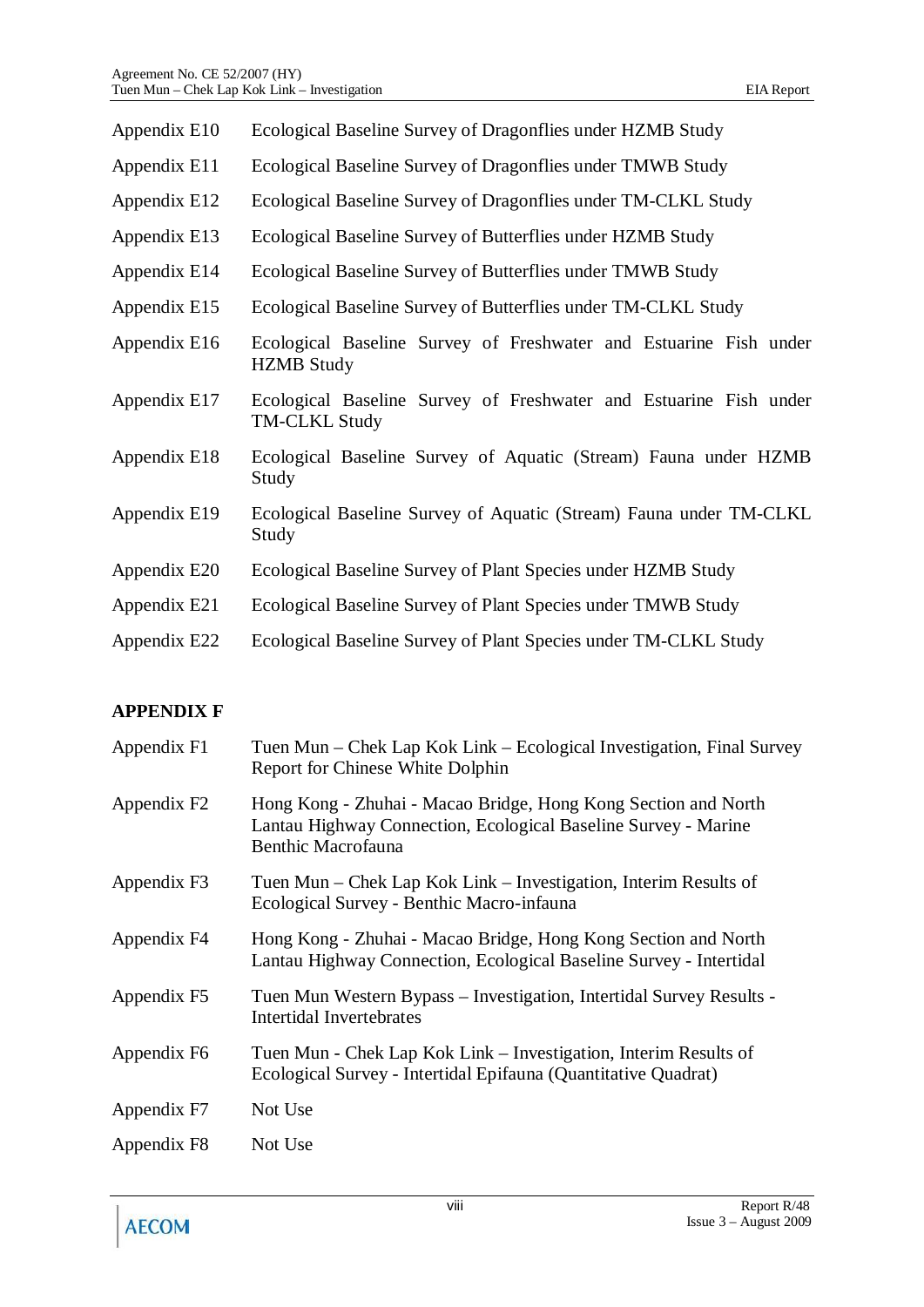| Appendix F9  | Hong Kong - Zhuhai - Macao Bridge, Hong Kong Section and North<br>Lantau Highway Connection, Ecological Baseline Survey - Horseshoe<br>Crabs Horseshoe Crab Survey Results |
|--------------|----------------------------------------------------------------------------------------------------------------------------------------------------------------------------|
| Appendix F10 | Tuen Mun - Chek Lap Kok Link – Investigation, Interim Results of<br>Ecological Survey - Horseshoe Crabs                                                                    |
| Appendix F11 | Field Diving Surveys of Corals for the Hong Kong – Zhuhai – Macau<br><b>Bridge</b>                                                                                         |
| Appendix F12 | Marine Ecological Survey Report - The Tuen Mun to Chek Lap Kok Link<br>Road                                                                                                |
| Appendix F13 | Seabed Features and Cable Alignments                                                                                                                                       |

### **APPENDIX I**

| Appendix I1 | <b>Built Heritage Catalogue</b> |
|-------------|---------------------------------|
| Appendix I2 | Marine Geophysical Report       |

# **APPENDIX K**

Appendix K Preliminary Site Appraisal Checklist

# **APPENDIX L**

- Appendix L1 Landfill Gas Monitoring Records
- Appendix L2 Groundwater Monitoring Records
- Appendix L3 EPD/TR8/97 Landfill Gas Hazard Assessment Guidance Note, Chapter 8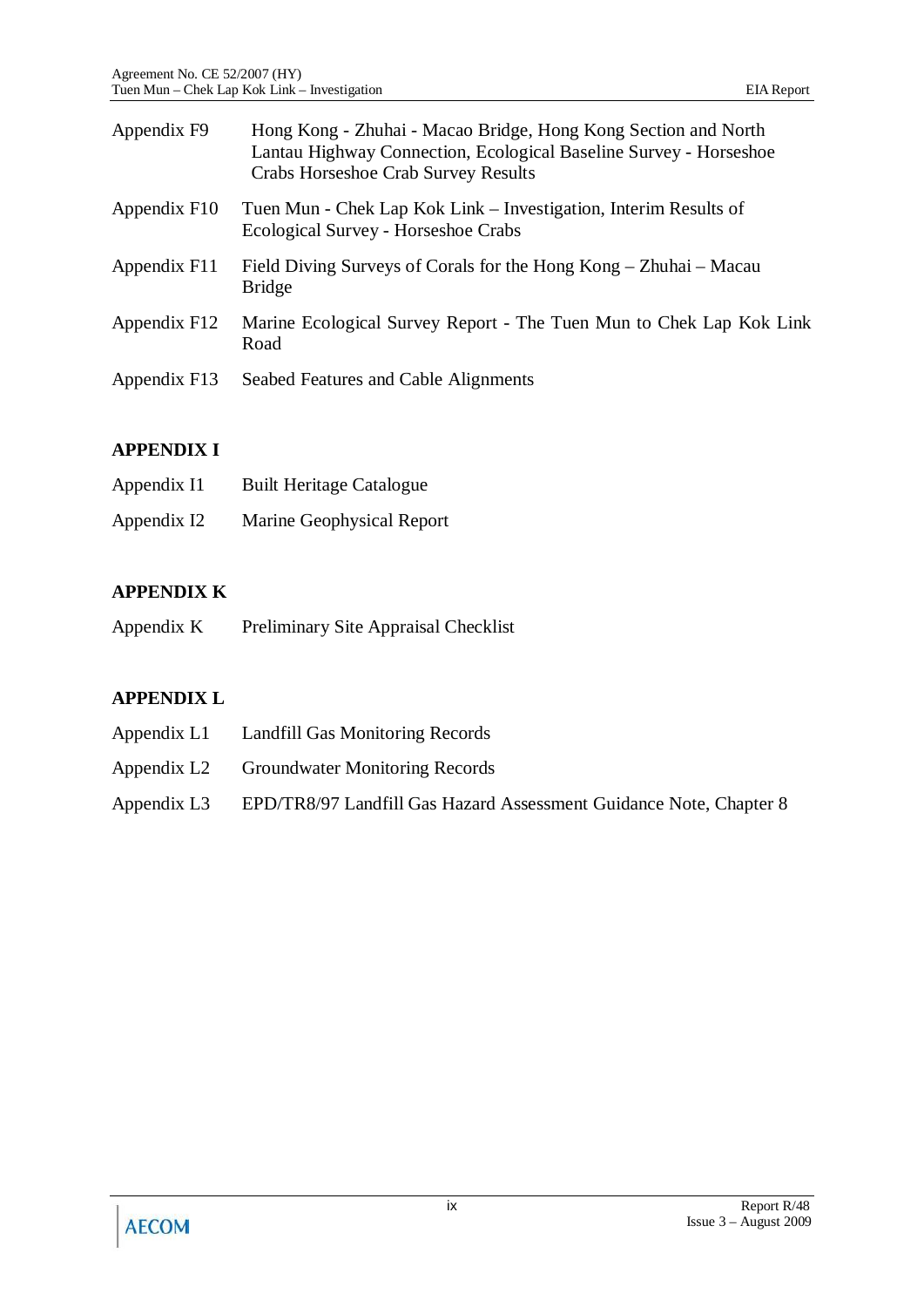# **FIGURES**

| Figure 2.1  | Previous Alignment Options for TM-CLKL                                              |
|-------------|-------------------------------------------------------------------------------------|
| Figure 2.2  | Previous Short-Listed Alignment Options for TM-CLKL                                 |
| Figure 2.3  | Hong Kong-Zhuhai-Macao Bridge Hong Kong Boundary Crossing<br>Facilities - Tentative |
| Figure 2.4  | Overview of Northern Connection Options                                             |
| Figure 2.5  | Southern Connection Options S1 - Viaduct                                            |
| Figure 2.5a | Southern Connection Option S1A – Tunnel                                             |
| Figure 2.6  | Overview of Main Crossing Options                                                   |
| Figure 3.1  | General Layout of TM-CLKL                                                           |
| Figure 3.2a | Layout Plan of Northern Landfall                                                    |
| Figure 3.2b | Layout Plan of Southern Landfall                                                    |
| Figure 3.3a | Northern Landfall - General Layout                                                  |
| Figure 3.3b | Northern Landfall – Section B - B                                                   |
| Figure 3.3c | Northern Landfall – Section D - D                                                   |
| Figure 3.4a | Northern Viaduct Connection, Slip Roads and Toll Plaza                              |
| Figure 3.4b | Traffic Flows at Toll Plaza                                                         |
| Figure 3.5a | Geological Section (Sheet 1 of 3)                                                   |
| Figure 3.5b | Geological Section (Sheet 2 of 3)                                                   |
| Figure 3.5c | Geological Section (Sheet 3 of 3)                                                   |
| Figure 3.6a | Southern Landfall - General Layout                                                  |
| Figure 3.6b | Southern Landfall - Section A - A                                                   |
| Figure 3.6c | Southern Landfall - Section C - C                                                   |
| Figure 3.7  | Southern Viaduct Connection and Slip Roads                                          |
| Figure 3.8a | Proposed Works Areas for TM-CLKL (Tuen Mun Side)                                    |
| Figure 3.8b | Proposed Works Areas for TM-CLKL (Lantau Side)                                      |
| Figure 3.9a | Indicative Construction Programme in Tuen Mun                                       |
| Figure 3.9b | Indicative Construction Programme in North Lantau                                   |
| Figure 3.9c | Portions of Works in Tuen Mun                                                       |
| Figure 3.9d | Portions of Works in North Lantau                                                   |
| Figure 4.1  | Site Layout Plan of TM-CLKL                                                         |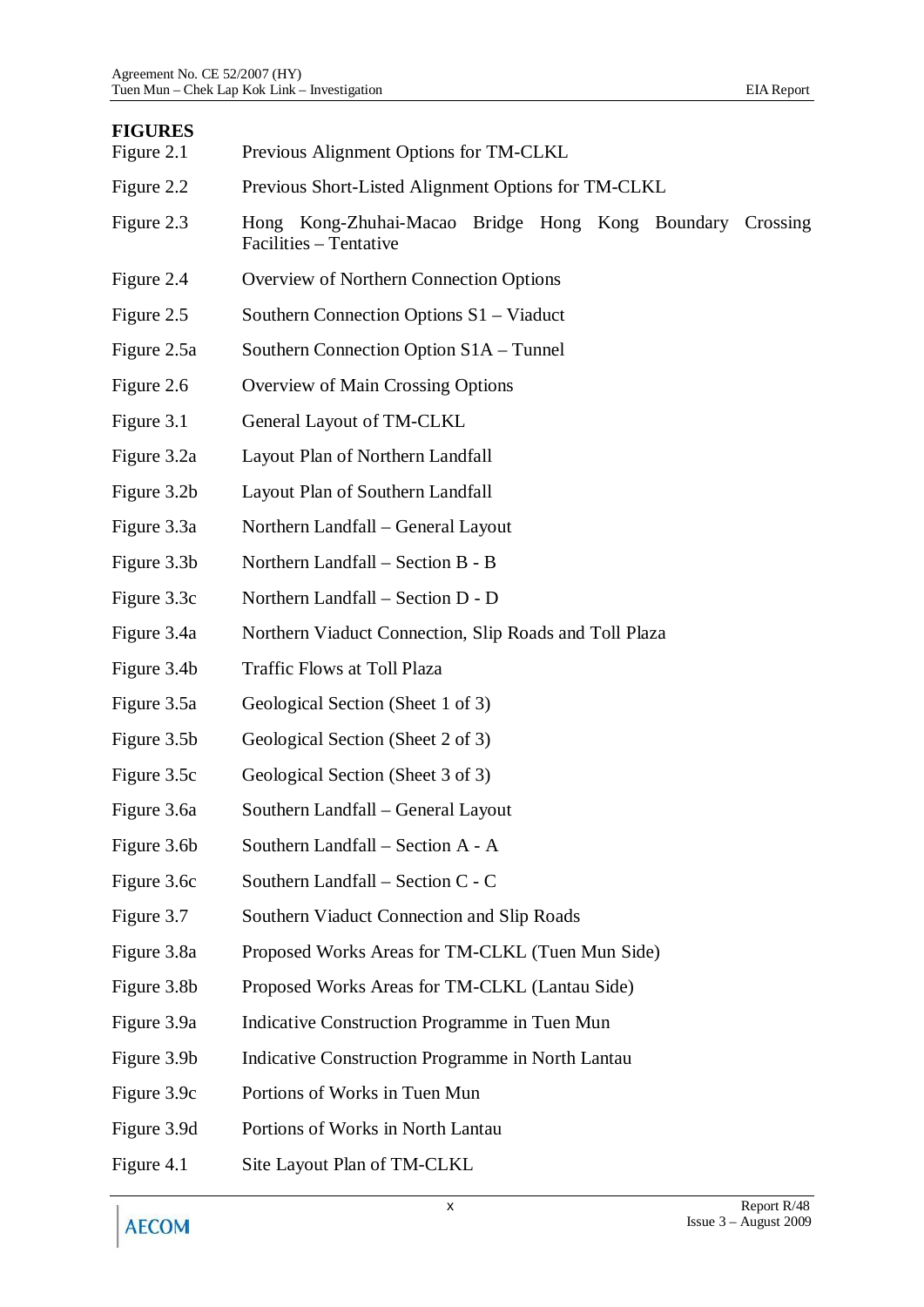| Figure 4.2     | Representative Air Sensitive Receivers (Sheet 1 of 3)                                       |
|----------------|---------------------------------------------------------------------------------------------|
| Figure 4.3     | Representative Air Sensitive Receivers (Sheet 2 of 3)                                       |
| Figure 4.4     | Representative Air Sensitive Receivers (Sheet 3 of 3)                                       |
| Figure 4.5     | Road Network                                                                                |
| Figure 4.6     | Potential Emission Sources of Concurrent Projects                                           |
| Figure 4.7     | <b>Classification of Road Types</b>                                                         |
| Figure 4.8     | <b>Location of Nearby Core Stations</b>                                                     |
| Figure 4.9     | Location of MM5 Meteorological Data                                                         |
| Figure 4.10a   | Hourly Averaged TSP Concentraction at 1.5M above Ground Level at<br>Lantau for Scenario 1   |
| Figure 4.10b   | 24 Hour Averaged TSP Concentration at 1.5M above Ground Level at<br>Lantau for Scenario 1   |
| Figure 4.10c   | Annual Averaged TSP Concentration at 1.5M above Ground Level at<br>Lantau for Scenario 1    |
| Figure 4.10d   | Hourly Averaged TSP Concentration at 1.5M above Ground Level at Tuen<br>Mun for Scenario 1  |
| Figure 4.10e   | 24 Hour Averaged TSP Concentration at 1.5M above Ground Level at Tuen<br>Mun for Scenario 1 |
| Figure 4.10f   | Annual Averaged TSP Concentration at 1.5M above Ground Level at Tuen<br>Mun for Scenario 1  |
| Figure 4.11a   | Hourly Averaged TSP Concentration at 1.5M above Ground Level at<br>Lantau for Scenario 2    |
| Figure $4.11b$ | 24 Hour Averaged TSP Concentration at 1.5M above Ground Level at<br>Lantau for Scenario 2   |
| Figure 4.11c   | Annual Averaged TSP Concentration at 1.5M above Ground Level at<br>Lantau for Scenario 2    |
| Figure 4.11d   | Hourly Averaged TSP Concentration at 1.5M above Ground Level at Tuen<br>Mun for Scenario 2  |
| Figure 4.11e   | 24 Hour Averaged TSP Concentration at 1.5M above Ground Level at Tuen<br>Mun for Scenario 2 |
| Figure 4.11f   | Annual Averaged TSP Concentration at 1.5M above Ground Level at Tuen<br>Mun for Scenario 2  |
| Figure 4.12a   | Hourly Averaged NO2 Concentration at 1.5M above Ground Level at<br>Lantau                   |
| Figure 4.12b   | Hourly Averaged NO2 Concentration at 1.5M above Ground Level at Tuen<br>Mun                 |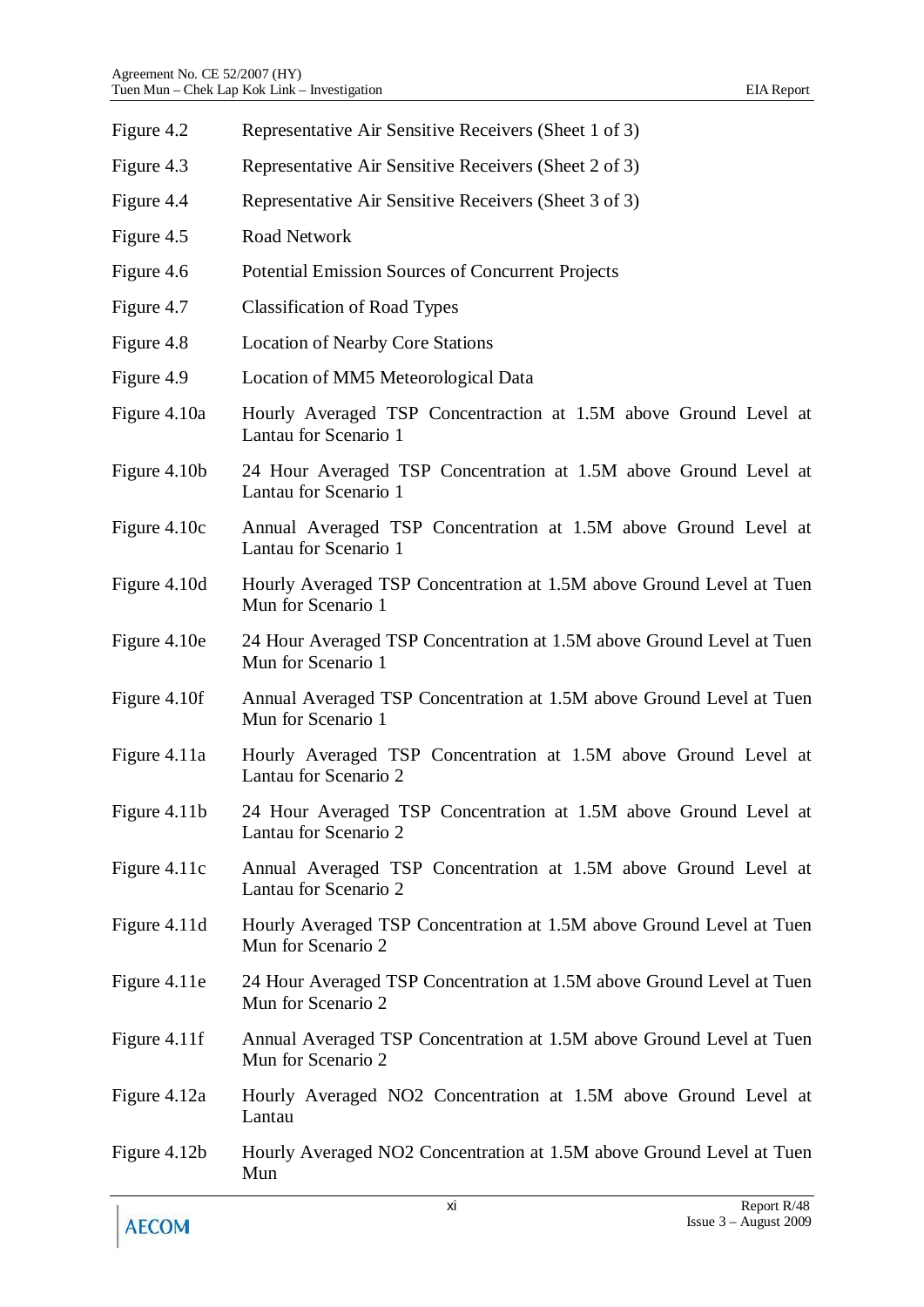| Figure 4.13a | Daily Averaged NO2 Concentration at 1.5M above Ground Level at Lantau                                                 |
|--------------|-----------------------------------------------------------------------------------------------------------------------|
| Figure 4.13b | Daily Averaged NO2 Concentration at 1.5M above Ground Level at Tuen<br>Mun                                            |
| Figure 4.13c | Daily Averaged RSP Concentration at 1.5M above Ground Level at Lantau                                                 |
| Figure 4.13d | Daily Averaged RSP Concentration at 1.5M above Ground Level at Tuen<br>Mun                                            |
| Figure 4.14a | Annual Averaged NO2 Concentration at 1.5M above Ground Level at<br>Lantau                                             |
| Figure 4.14b | Annual Averaged NO2 Concentration at 1.5M above Ground Level at Tuen<br>Mun                                           |
| Figure 4.14c | Annual Averaged RSP Concentration at 1.5M above Ground Level at<br>Lantau                                             |
| Figure 4.14c | Annual Averaged RSP Concentration at 1.5M above Ground Level at Tuen<br>Mun                                           |
| Figure 5.1   | Representative Noise Sensitive Receivers                                                                              |
| Figure 5.2   | Proposed Layout Plan of Southern Connection – Key Plan                                                                |
| Figure 5.3   | Indicative Construction Programme in North Lantau (Sheet 1 of 2)                                                      |
| Figure 5.4   | Indicative Construction Programme in North Lantau (Sheet 2 of 2)                                                      |
| Figure 5.5   | Representative Existing NSR Identified at Pak Mong Village                                                            |
| Figure 5.6   | Proposed Noise Mitigation Measure                                                                                     |
| Figure 6.1   | Location Plan for TM-CLKL, HKBCF and HKLR                                                                             |
| Figure 6.2a  | Envisaged Programme of Reclamation and Sediment Loss Rates for<br>TM-CLKL+HKBCF+HKLR (Sequence A)                     |
| Figure 6.3b  | Envisaged Programme of Reclamation and Sediment Loss Rates for<br>TM-CLKL+HKBCF+HKLR (Sequence B)                     |
| Figure 6.4c  | Comparison of Unmitigated Monthly Sediment Loss Rates for Sequence A<br>and B                                         |
| Figure 6.2d  | Overall Programme for $TM-CLKL + HKBCF + HKLR - Maximum$ Daily<br>Production Rate (bulked volume, m3/day)(Sequence A) |
| Figure 6.2e  | Overall Programme for TM-CLKL + HKBCF + HKLR – Daily No. of Plant<br>Trips (Sequence A)                               |
| Figure 6.2f  | Overall Programme for $TM-CLKL + HKBCF + HKLR - Maximum$ Daily<br>Production Rate (bulked volume, m3/day)(Sequence B) |
| Figure 6.2g  | Overall Programme for TM-CLKL + HKBCF + HKLR – Daily No. of Plant<br>Trips (Sequence B)                               |
| Figure 6.5   | Management Frameworks for Dredged/Excavated Sediment                                                                  |
| Figure 6.6   | Key Area of Seabed Disturbance                                                                                        |
| Figure 6.7a  | Location of Water Quality and Ecological Sensitive Receivers                                                          |
| <b>AECOM</b> | Report R/48<br>xii<br>Issue $3 -$ August 2009                                                                         |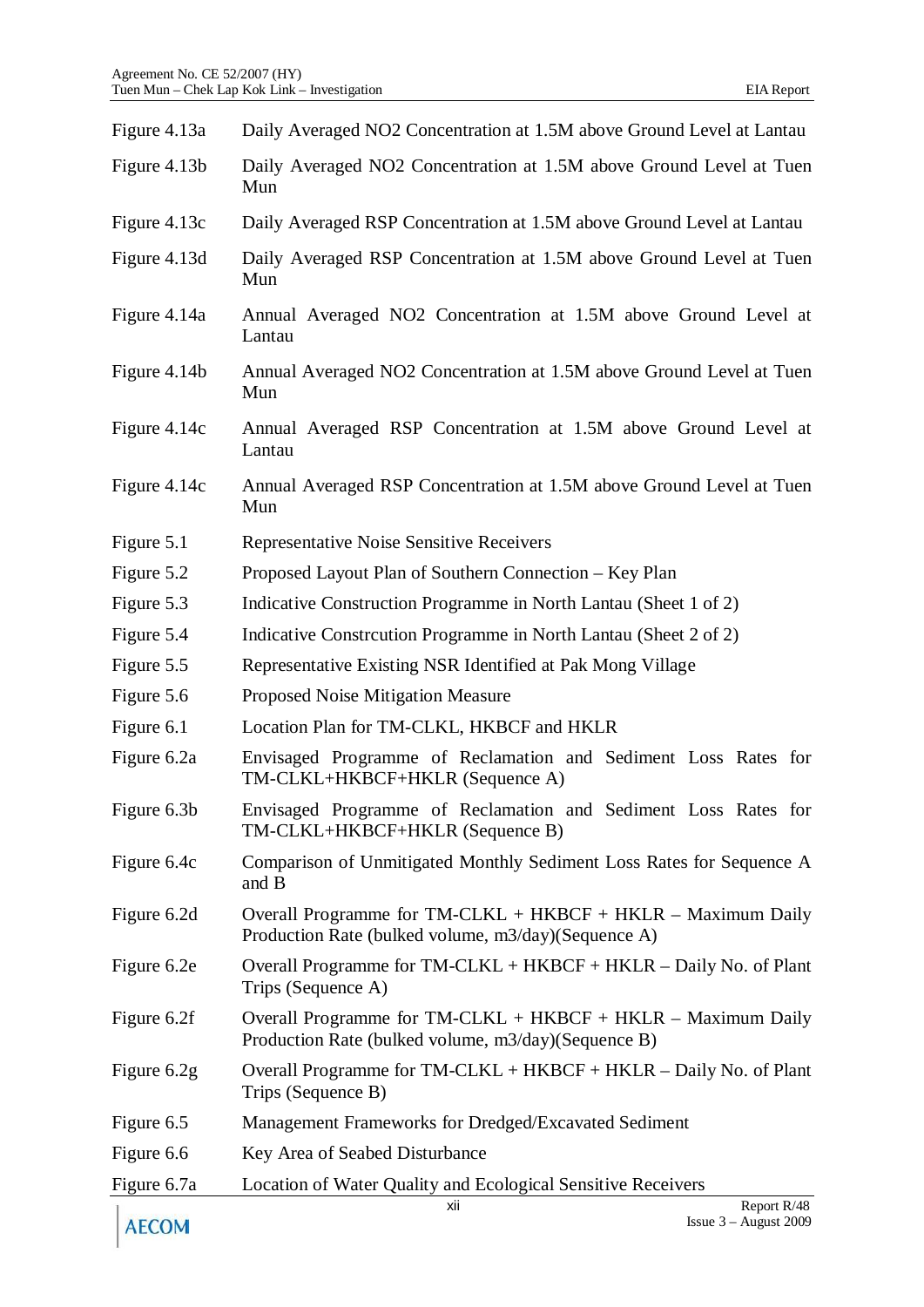| Figure 6.5b  | Location of Water Quality Model Output Points and Associated EPD<br><b>Stations</b>                                    |
|--------------|------------------------------------------------------------------------------------------------------------------------|
| Figure 6.8   | Monitoring Stations used for the Management of Contaminated Mud Pits at<br>East of Sha Chau (2000-2005)                |
| Figure 6.9   | Sediment Sampling Locations for TM-CLKL, HZMB<br>and others<br>(Indicative)                                            |
| Figure 6.10  | Coverage of Western Harbour Model                                                                                      |
| Figure 6.11  | Comparison of Original and Refined Model Grids                                                                         |
| Figure 6.12  | Assumed Ultimate Coastline when $TMCLKL + HKBCF + HKLR$ is<br>completed (2026)                                         |
| Figure 6.13  | Main Flow Channel in Western Harbour                                                                                   |
| Figure 6.14a | Indicative Location of Box Culverts for Discharges of Storm Waters from<br><b>TM-CLKL</b>                              |
| Figure 6.12b | Indicative Location of Box Culverts for Discharges of Storm Waters and<br>Treated Effluent $(HKBCF + HKLR)$            |
| Figure 6.15  | Predicted 2026 Wet Season Salinity Profiles at WSR 27 and WSR 43                                                       |
| Figure 6.16  | 2011 Dry Season Predicted Maximum Sediment Plumes and Dolphin<br>Density in North Lantau Waters (Unmitigated Scenario) |
| Figure 6.17  | 2011 Dry Season Predicted Maximum Sediment Plumes and Dolphin<br>Density in North Lantau Waters (Mitigated Scenario)   |
| Figure 6.18  | 2011 Wet Season Predicted Maximum Sediment Plumes and Dolphin<br>Density in North Lantau Waters (Unmitigated Scenario) |
| Figure 6.19  | 2011 Wet Season Predicted Maximum Sediment Plumes and Dolphin<br>Density in North Lantau Waters (Mitigated Scenario)   |
| Figure 6.20  | 2012 Dry Season Predicted Maximum Sediment Plumes and Dolphin<br>Density in North Lantau Waters (Unmitigated Scenario) |
| Figure 6.21  | 2012 Dry Season Predicted Maximum Sediment Plumes and Dolphin<br>Density in North Lantau Waters (Mitigated Scenario)   |
| Figure 6.22  | 2012 Wet Season Predicted Maximum Sediment Plumes and Dolphin<br>Density in North Lantau Waters (Unmitigated Scenario) |
| Figure 6.23  | 2012 Wet Season Predicted Maximum Sediment Plumes and Dolphin<br>Density in North Lantau Waters (Mitigated Scenario)   |
| Figure 6.24  | 2013 Dry Season Predicted Maximum Sediment Plumes and Dolphin<br>Density in North Lantau Waters (Unmitigated Scenario) |
| Figure 6.25  | 2013 Dry Season Predicted Maximum Sediment Plumes and Dolphin<br>Density in North Lantau Waters (Mitigated Scenario)   |
| Figure 6.26  | 2013 Wet Season Predicted Maximum Sediment Plumes and Dolphin<br>Density in North Lantau Waters (Unmitigated Scenario) |
| Figure 6.27  | 2013 Wet Season Predicted Maximum Sediment Plumes and Dolphin<br>Density in North Lantau Waters (Mitigated Scenario)   |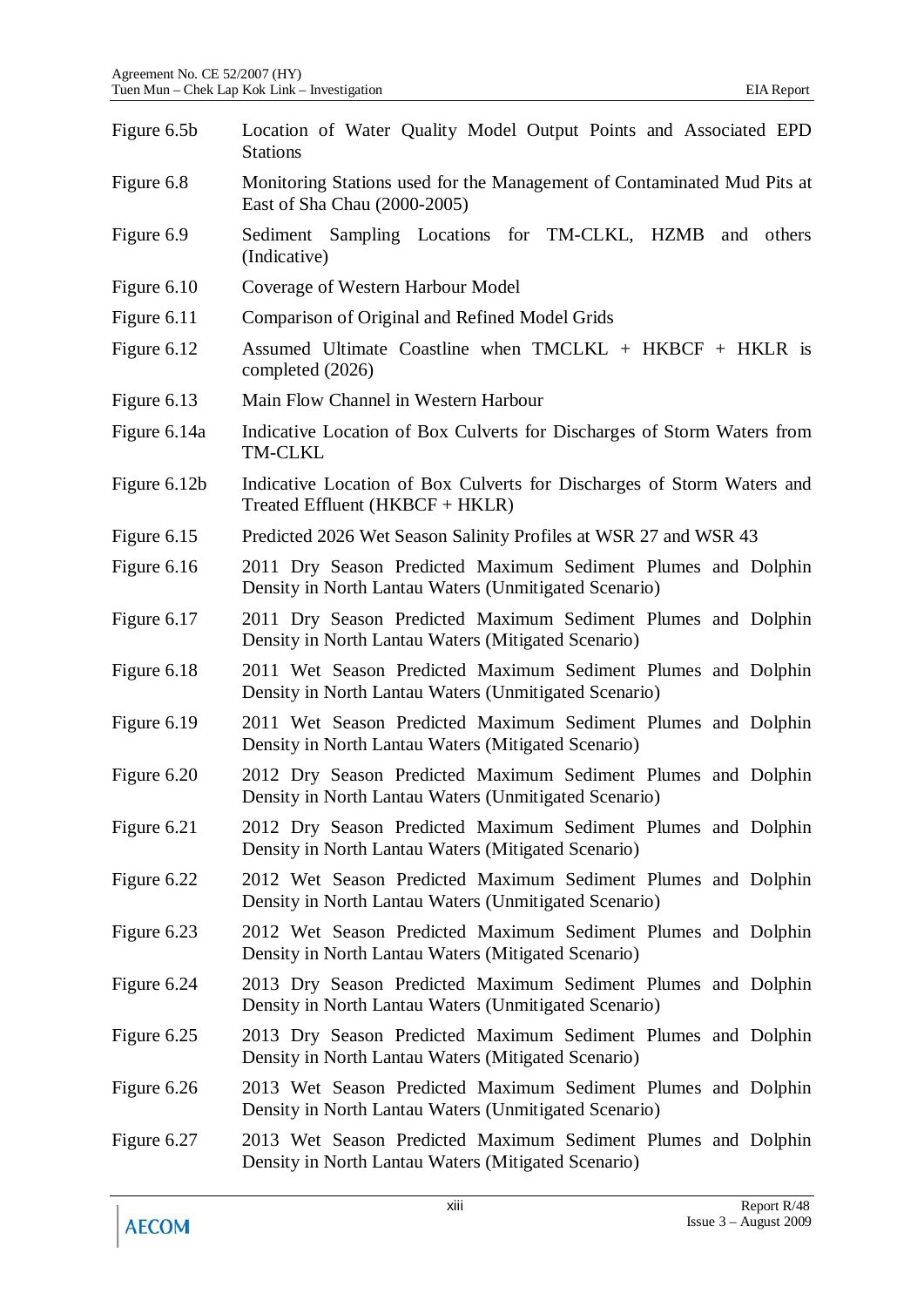| Figure 6.26 | 2011 (Sequence B) Dry Season Predicted Maximum Sediment Plumes and<br>Doplhin Density in North Lantau Waters (Mitigated Scenario)    |
|-------------|--------------------------------------------------------------------------------------------------------------------------------------|
| Figure 6.27 | 2011 (Sequence B) Wet Season Predicted Maximum Sediment Plumes and<br>Doplhin Density in North Lantau Waters (Mitigated Scenario)    |
| Figure 7.1  | Areas Surveyed for Avifauna, Mammals, Herpetofauna, Stream Infauna and<br>Insects During September 2003 to May 2004 Under HZMB Study |
| Figure 7.2a | Areas Surveyed for Avifauna, Mammals, Herpetofauna, Stream Infauna and<br>Insects During September 2003 to May 2004 Under HZMB Study |
| Figure 7.2b | Stream and Tributaries Surveyed Between September 2003 to May 2004<br><b>Under HZMB Study</b>                                        |
| Figure 7.3  | Areas Surveyed for Avifauna, Mammals, Herpetofauna and Insects During<br>September 2003 to May 2004 Under TMWB Study                 |
| Figure 7.4a | North Lantau Areas Surveyed for Avifauna, Mammals, Herpetofauna,<br>Insects and Stream Fauna Under TM-CLKL Study                     |
| Figure 7.4b | Tuen Mun Areas Surveyed for Avifauna, Mammals, Herpetofauna, Insects<br>and Stream Fauna Under TM-CLKL Study                         |
| Figure 7.5a | Key Plan of Habitat Map within Study Area                                                                                            |
| Figure 7.5b | Habitat Map of Tai Ho Wan, North Lantau                                                                                              |
| Figure 7.5c | Habitat Map of Tai Ho Wan, North Lantau                                                                                              |
| Figure 7.5d | Habitat Map of Tai Ho Wan, North Lantau                                                                                              |
| Figure 7.5e | Habitat Map of Pillar Point, Tuen Mun                                                                                                |
| Figure 7.5f | Habitat Map of Pillar Point, Tuen Mun                                                                                                |
| Figure 7.6a | Location of Species of Conservation Interest Recorded in North Lantau<br>between 2003 to 2009                                        |
| Figure 7.6b | Location of Species of Conservation Interest Recorded in Tuen Mun<br>between 2003 to 2009                                            |
| Figure 7.7  | Photographs of Faunal Species of Conservation Interest Present within the<br><b>Study Area</b>                                       |
| Figure 7.8a | Photographs of Habitats Present within the Study Area                                                                                |
| Figure 7.8b | Photographs of Habitats Present within the Study Area                                                                                |
| Figure 7.9  | Photographs of Floral Species of Conservation Interest Present within the<br><b>Study Area</b>                                       |
| Figure 7.10 | <b>Streams and Tributaries in North Lantau</b>                                                                                       |
| Figure 7.11 | Height of Avifauna Flightline Recorded and Proposed Viaducts of Southern<br>Connection of TM-CLKL                                    |
| Figure 8.1a | Key Marine Ecological Sensitive Receivers Around the Study Area                                                                      |
|             | xiv<br>Report R/48                                                                                                                   |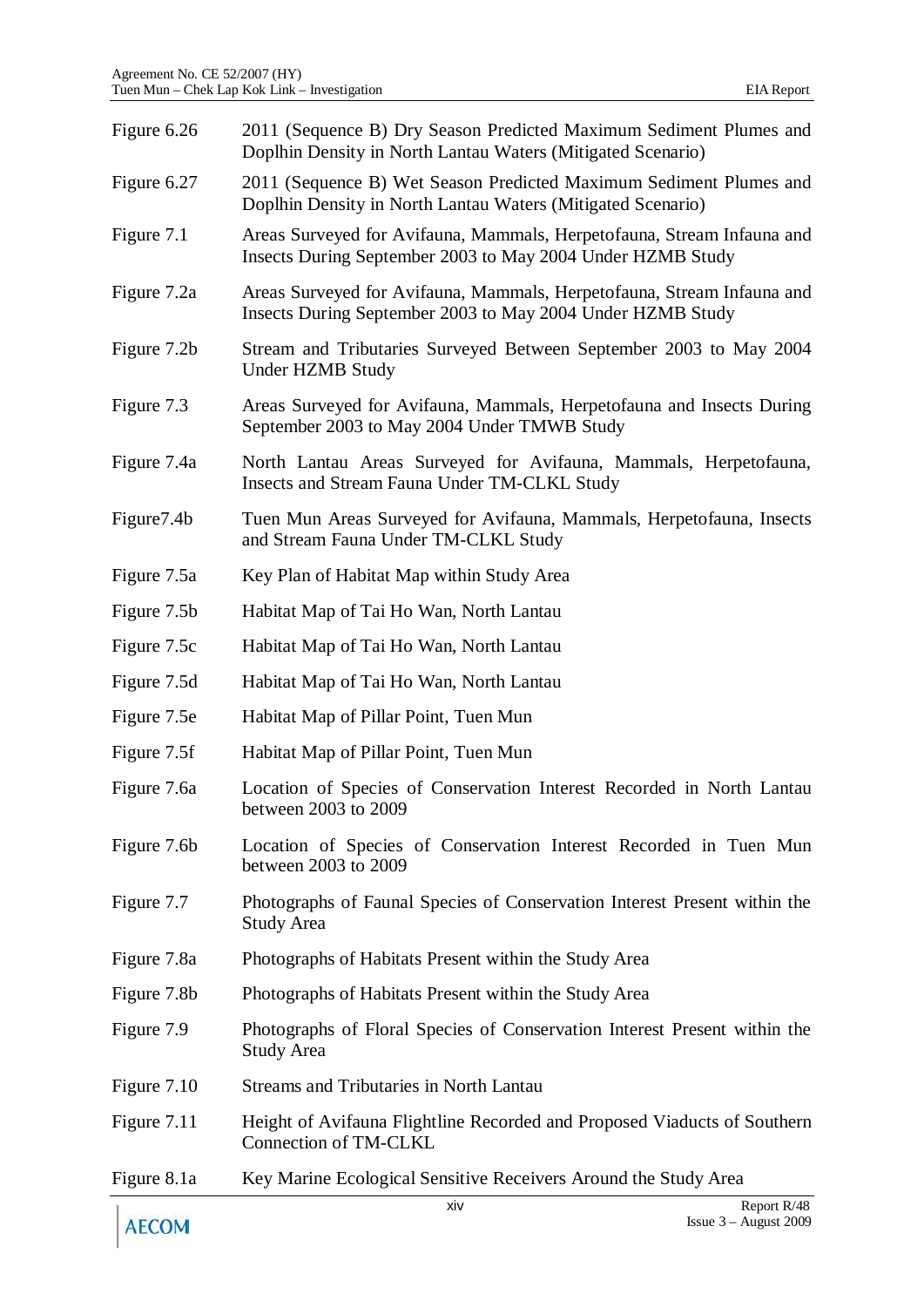| Figure 8.1b | Sighting Density of Chinese White Dolphin in waters around Lantau Island<br>during 2002-08                                  |
|-------------|-----------------------------------------------------------------------------------------------------------------------------|
| Figure 8.1c | Habitat Map – Coastline along North Lantau                                                                                  |
| Figure 8.1d | Habitat Map – Coastline along Tuen Mun                                                                                      |
| Figure 8.2a | Photographs of Habitats and Species of Conservation Interest Present in the<br>Wider Study Area                             |
| Figure 8.2b | Photographs of Habitats and Species of Conservation Interest Present in the<br>Wider Study Area                             |
| Figure 8.2c | Photographs of Habitats and Species of Conservation Interest Present in the<br>Wider Study Area                             |
| Figure 8.3  | Layout of Transect Lines of Chinese White Dolphin Servey in Northeast<br>and Northwest Lantau Survey Area                   |
| Figure 8.4a | Survey Stations for Benthic, Coral, Horseshoe Crab, Seagrass and Intertidal<br>Surveys Under HZMB Study (2003-2004)         |
| Figure 8.4b | Location of Coral Surveys Under HZMB Study                                                                                  |
| Figure 8.5a | Survey Staions for Benthic, Horeshoe Crab, Seagrass and Intertidal Survey<br>Under TM-CLKL Study (2008-2009)                |
| Figure 8.5b | Survey Stations for Coral (Spot Dive and REA) Survey Under TM-CLKL<br>Study (2008-2009)                                     |
| Figure 8.6  | Intertidal Survey Locations at Pillar Point Under TMWB<br>Study<br>$(2008-2009)$                                            |
| Figure 8.7  | Sampling Locations under HKLR Verification Survey for Ecological<br><b>Baseline</b>                                         |
| Figure 8.8  | Sampling Locations under HKLR Supplementary Ecological Survey                                                               |
| Figure 8.9  | Locations of Hard and Soft Coral Surveyed Under TM-CLKL Coral Study<br>$(2008 - 2009)$                                      |
| Figure 9.1  | Distribution of Key Fisheries Sensitive Receivers                                                                           |
| Figure 9.2  | Distribution of Fisheries Production                                                                                        |
| Figure 9.3  | Distribution of Fishing Operations                                                                                          |
| Figure 9.4  | Distribution of Overall Fisheries Production                                                                                |
| Figure 9.5  | 2011 Dry Season Predicted Maximum Sediment Plumes and Fisheries<br>Production in North Lantau Waters (Unmitigated Scenario) |
| Figure 9.6  | 2011 Dry Season Predicted Maximum Sediment Plumes and Fisheries<br>Production in North Lantau Waters (Mitigated Scenario)   |
| Figure 9.7  | 2011 Wet Season Predicted Maximum Sediment Plumes and Fisheries<br>Production in North Lantau Waters (Unmitigated Scenario) |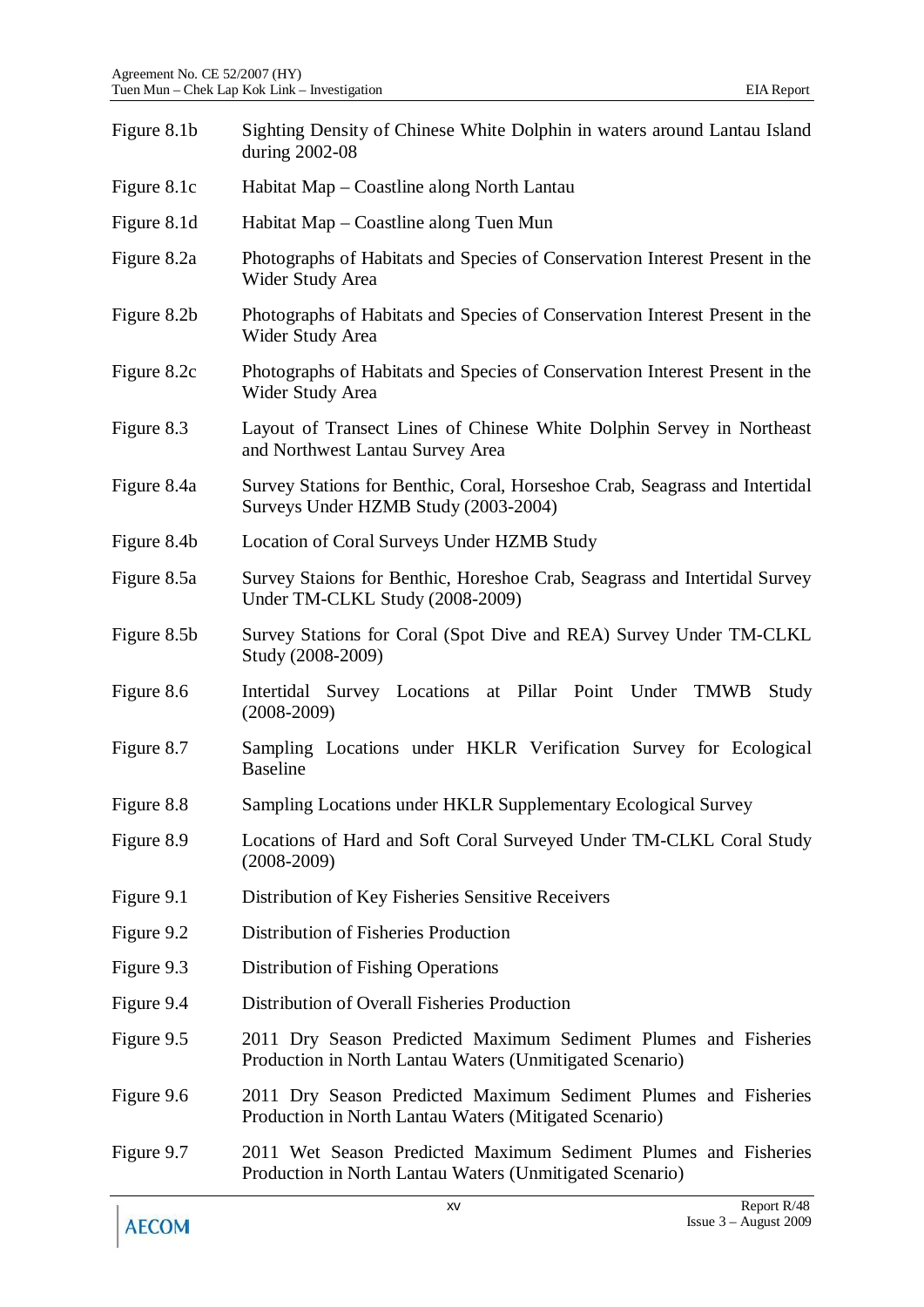| Figure 9.8      | 2011 Wet Season Predicted Maximum Sediment Plumes and Fisheries<br>Production in North Lantau Waters (Mitigated Scenario)   |
|-----------------|-----------------------------------------------------------------------------------------------------------------------------|
| Figure 9.9      | 2012 Dry Season Predicted Maximum Sediment Plumes and Fisheries<br>Production in North Lantau Waters (Unmitigated Scenario) |
| Figure 9.10     | 2012 Dry Season Predicted Maximum Sediment Plumes and Fisheries<br>Production in North Lantau Waters (Mitigated Scenario)   |
| Figure 9.11     | 2012 Wet Season Predicted Maximum Sediment Plumes and Fisheries<br>Production in North Lantau Waters (Unmitigated Scenario) |
| Figure 9.12     | 2012 Wet Season Predicted Maximum Sediment Plumes and Fisheries<br>Production in North Lantau Waters (Mitigated Scenario)   |
| Figure 9.13     | 2013 Dry Season Predicted Maximum Sediment Plumes and Fisheries<br>Production in North Lantau Waters (Unmitigated Scenario) |
| Figure 9.14     | 2013 Dry Season Predicted Maximum Sediment Plumes and Fisheries<br>Production in North Lantau Waters (Mitigated Scenario)   |
| Figure 9.15     | 2013 Wet Season Predicted Maximum Sediment Plumes and Fisheries<br>Production in North Lantau Waters (Unmitigated Scenario) |
| Figure 9.16     | 2013 Wet Season Predicted Maximum Sediment Plumes and Fisheries<br>Production in North Lantau Waters (Mitigated Scenario)   |
| Figure 9.17     | Premanently and Temporarily Affected Marine Areas                                                                           |
| Figure 10.1     | Landscape and Visual Impact Study Area                                                                                      |
| Figure $10.1.1$ | Review of Planning Framework Plan (Sheet 1 of 2)                                                                            |
| Figure $10.1.2$ | Review of Planning Framework Plan (Sheet 2 of 2)                                                                            |
| Figure 10.2.1.1 | Baseline Landscape Resources with Development Proposal Overlaid (Sheet)<br>$1$ of 5)                                        |
|                 | Figure 10.2.1.2 Baseline Landscape Resources with Development Proposal Overlaid (Sheet<br>$2$ of 5)                         |
|                 | Figure 10.2.1.3 Baseline Landscape Resources with Development Proposal Overlaid (Sheet<br>$3$ of 5)                         |
|                 | Figure 10.2.1.4 Baseline Landscape Resources with Development Proposal Overlaid (Sheet<br>$4$ of 5)                         |
|                 | Figure 10.2.1.5 Baseline Landscape Resources with Development Proposal Overlaid (Sheet<br>$5$ of $5)$                       |
|                 | Figure 10.2.1A Baseline Landscape Resources Photos (Sheet 1 of 4)                                                           |
|                 | Figure 10.2.1B Baseline Landscape Resources Photos (Sheet 2 of 4)                                                           |
|                 | Figure 10.2.1C Baseline Landscape Resources Photos (Sheet 3 of 4)                                                           |
|                 | Figure 10.2.1D Baseline Landscape Resources Photos (Sheet 4 of 4)                                                           |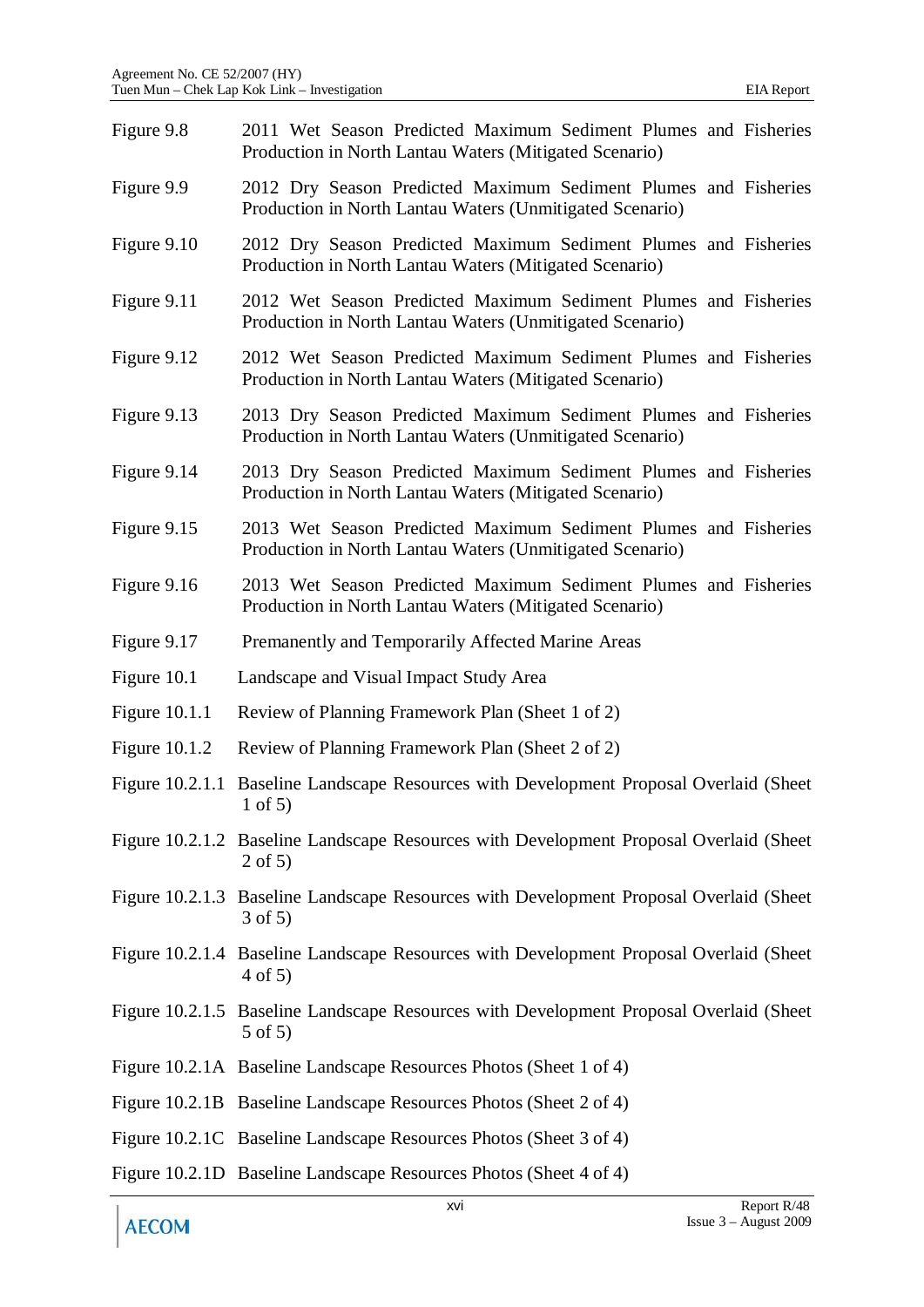- Figure 10.2.2.1 Broadbrush Tree Survey Plan (Sheet 1 of 2)
- Figure 10.2.2.2 Broadbrush Tree Survey Plan (Sheet 2 of 2)
- Figure 10.3.1.1 Baseline Landscape Character Areas with Development Proposal Overlaid (Sheet 1 of 5)
- Figure 10.3.1.2 Baseline Landscape Character Areas with Development Proposal Overlaid (Sheet 2 of 5)
- Figure 10.3.1.3 Baseline Landscape Character Areas with Development Proposal Overlaid (Sheet 3 of 5)
- Figure 10.3.1.4 Baseline Landscape Character Areas with Development Proposal Overlaid (Sheet 4 of 5)
- Figure 10.3.1.5 Baseline Landscape Character Areas with Development Proposal Overlaid (Sheet  $5$  of  $5$ )
- Figure 10.3.1A Baseline Landscape Character Areas Photos (Sheet 1 of 2)
- Figure 10.3.1B Baseline Landscape Character Areas Photos (Sheet 2 of 2)
- Figure 10.4.1.1 Baseline Key VSRs and Viewpoint at Local Level with Development Proposal Overlaid During Construction (Sheet 1 of 2)
- Figure 10.4.1.2 Baseline Key VSRs and Viewpoint at Local Level with Development Proposal Overlaid During Construction (Sheet 2 of 2)
- Figure 10.4.1.3 Baseline Key VSRs and Viewpoints at Local Level with Development Proposal Overlaid During Operation (Sheet 1 of 2)
- Figure 10.4.1.4 Baseline Key VSRs and Viewpoints at Local Level with Development Proposal Overlaid During Operation (Sheet 2 of 2)
- Figure 10.4.1.A Baseline Key VSRs Photo at Local Level (Sheet 1 of 9)
- Figure 10.4.1.B Baseline Key VSRs Photo at Local Level (Sheet 2 of 9)
- Figure 10.4.1.C Baseline Key VSRs Photo at Local Level (Sheet 3 of 9)
- Figure 10.4.1.D Baseline Key VSRs Photo at Local Level (Sheet 4 of 9)
- Figure 10.4.1.E Baseline Key VSRs Photo at Local Level (Sheet 5 of 9)
- Figure 10.4.1.F Baseline Key VSRs Photo at Local Level (Sheet 6 of 9)
- Figure 10.4.1.G Baseline Key VSRs Photo at Local Level (Sheet 7 of 9)
- Figure 10.4.1.H Baseline Key VSRs Photo at Local Level (Sheet 8 of 9)
- Figure 10.4.1.I Baseline Key VSRs Photo at Local Level (Sheet 9 of 9)
- Figure 10.4.1J Baseline Viewpoints from VSRs at Local Level (Sheet 1 of 3)
- Figure 10.4.1K Baseline Viewpoints from VSRs at Local Level (Sheet 2 of 3)
- Figure 10.4.1L Baseline Viewpoints from VSRs at Local Level (Sheet 3 of 3)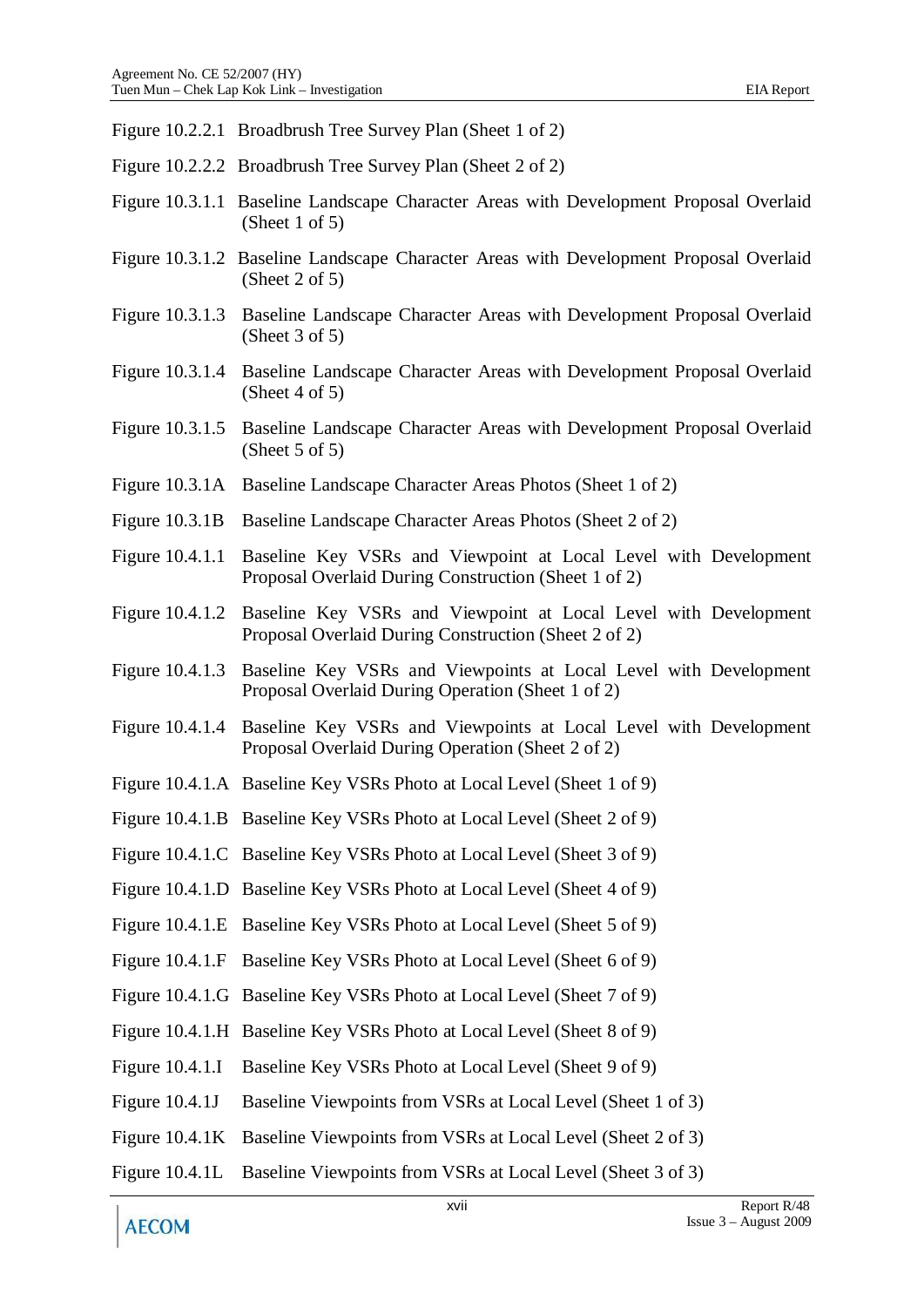|                  | Figure 10.4.2.1 Baseline Key VSRs and Viewpoints at Strategic and District Level with<br>Development Proposal Overlaid |
|------------------|------------------------------------------------------------------------------------------------------------------------|
|                  | Figure 10.4.2.A Baseline Key VSRs Photo at Strategic and District Level (Sheet 1 of 2)                                 |
|                  | Figure 10.4.2.B Baseline Key VSRs Photo at Strategic and District Level (Sheet 2 of 2)                                 |
|                  | Figure 10.4.2.C Baseline Viewpoints From VSRs at Strategic and District Level (Sheet 1 of<br>2)                        |
|                  | Figure 10.4.2.D Baseline Viewpoints From VSRs at Strategic and District Level (Sheet 2 of<br>2)                        |
| Figure $10.5.1$  | Key Plan of Section                                                                                                    |
| Figure $10.5.2$  | Sections                                                                                                               |
| Figure 10.6.1.1  | Residual Impacts on Landscape Resources with Mitigation Measures in<br>Year 10 (Sheet 1 of 2)                          |
| Figure 10.6.1.2  | Residual Impacts on Landscape Resources with Mitigation Measures in<br>Year 10 (Sheet 2 of 2)                          |
| Figure 10.6.2.1  | Residual Impacts on Landscape Character Areas with Mitigation Measures<br>in Year 10 (Sheet 1 of 2)                    |
| Figure 10.6.2.2  | Residual Impacts on Landscape Character Areas with Mitigation Measures<br>in Year 10 (Sheet $2$ of $2$ )               |
| Figure 10.6.3.1  | Residual Impacts on VSRs at Local Level with Mitigation Measures in Year<br>10 (Sheet 1 of 2)                          |
| Figure 10.6.3.2  | Residual Impacts on VSRs at Local Level with Mitigation Measures in Year<br>10 (Sheet 2 of 2)                          |
| Figure 10.6.4    | Residual Impacts on VSRs at Strategic and District Level with Mitigation<br>Measures in Year 10                        |
| Figure 10.7      | Key Plan of Photomontage and Model View Viewpoints                                                                     |
| Figure 10.7.1    | View Point Location Plan of Photo No. G01                                                                              |
| Figure $10.7.1A$ | View Point No. G01 Photomontage from Tuen Mun Promenade                                                                |
| Figure 10.7.2    | View Point Location Plan of Photo No. G02                                                                              |
| Figure 10.7.2A   | View Point No. G02 Photomontage from Butterfly Beach (Sheet 1 of 2)                                                    |
| Figure 10.7.2B   | View Point No. G02 Photomontage from Butterfly Beach (Sheet 2 of 2)                                                    |
| Figure 10.7.3    | View Point Location Plan of Photo No. G03                                                                              |
| Figure 10.7.3A   | View Point No. G03 Photomontage from Golden Beach                                                                      |
| Figure 10.7.4    | View Point Location Plan of Photo No. G04                                                                              |
| Figure 10.7.4A   | View Point No. G04 Photomontage from Tung Chung Cable Car                                                              |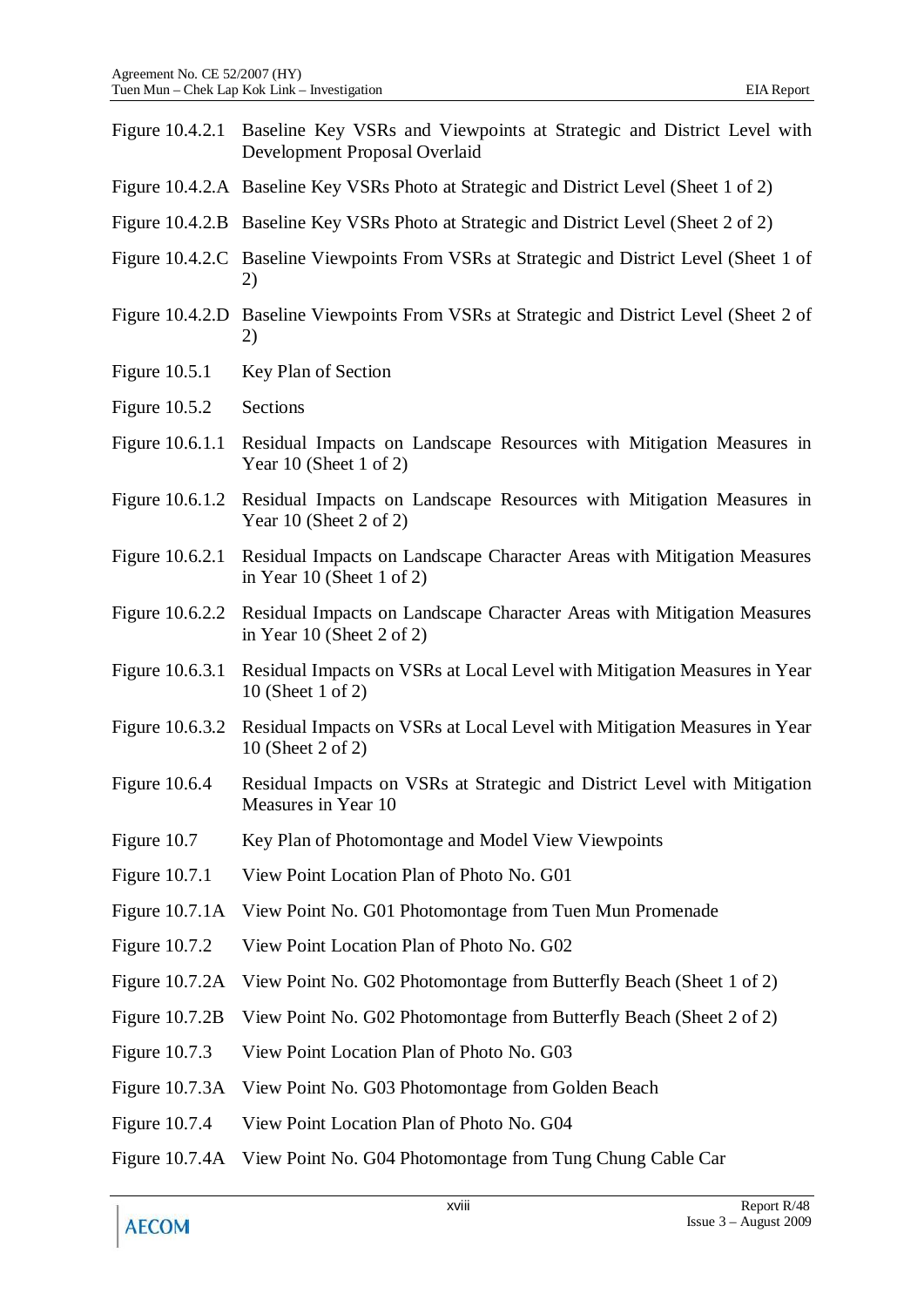| Figure 10.7.5        | View Point Location Plan of Photo No. G05                                                                  |
|----------------------|------------------------------------------------------------------------------------------------------------|
| Figure 10.7.5A       | View Point No. G05 Photomontage from Tung Chung Residential Area<br>(Sheet 1 of 2)                         |
| Figure $10.7.5B$     | View Point No. G05 Photomontage from Tung Chung Residential Area<br>(Sheet 2 of 2)                         |
| Figure 10.7.6        | View Point Location Plan of Photo No. G06                                                                  |
| Figure 10.7.6A       | View Point No. G06 Photomontage from Asia World Expo (Sheet 1 of 2)                                        |
| Figure $10.7.6B$     | View Point No. G06 Photomontage from Asia World Expo (Sheet 2 of 2)                                        |
| Figure 10.7.7        | View Point Location Plan of Photo No. G07                                                                  |
| Figure 10.7.7A       | View Point No. G07 Photomontage from the Ground Level of the Planned<br>Theme Park / Recreation Use        |
| Figure 10.7.8        | View Point Location Plan of Photo No. G08                                                                  |
| Figure 10.7.8A       | View Point No. G08 Photomontage from Villages of Tai Ho                                                    |
| Figure 10.7.9        | View Point Location Plan of Photo No. G09                                                                  |
| Figure 10.7.9A       | View Point No. G09 Photomontage from Siu Ho Wan Railway Depot                                              |
| Figure 10.7.10       | View Point Location Plan of Photo No. G10                                                                  |
|                      | Figure 10.7.10A View Point No. G10 Photomontage from Planed Theme Park / Major<br><b>Recreational Uses</b> |
|                      | Figure 10.7.11 View Point Location Plan of Photo No. G11                                                   |
|                      | Figure 10.7.11A View Point No. G11 Photomontage from Planned lantau Logistics Park                         |
| Figure $10.8.1$      | Aesthetic Design Treatment on Viaduct (Sheet 1 of 2)                                                       |
| <b>Figure 10.8.2</b> | Aesthetic Design Treatment on Viaduct (Sheet 2 of 2)                                                       |
| <b>Figure 10.9.1</b> | Landscape Plan (Sheet 1 of 13)                                                                             |
| Figure $10.9.2$      | Landscape Plan (Sheet 2 of 13)                                                                             |
| Figure 10.9.3        | Landscape Plan (Sheet 3 of 13)                                                                             |
| Figure $10.9.4$      | Landscape Plan (Sheet 4 of 13)                                                                             |
| Figure 10.9.5        | Landscape Plan (Sheet 5 of 13)                                                                             |
| <b>Figure 10.9.6</b> | Landscape Plan (Sheet 6 of 13)                                                                             |
| Figure $10.9.7$      | Landscape Plan (Sheet 7 of 13)                                                                             |
| <b>Figure 10.9.8</b> | Landscape Plan (Sheet 8 of 13)                                                                             |
| <b>Figure 10.9.9</b> | Landscape Plan (Sheet 9 of 13)                                                                             |
| Figure 10.9.10       | Landscape Plan (Sheet 10 of 13)                                                                            |
|                      | Report R/48<br>xix                                                                                         |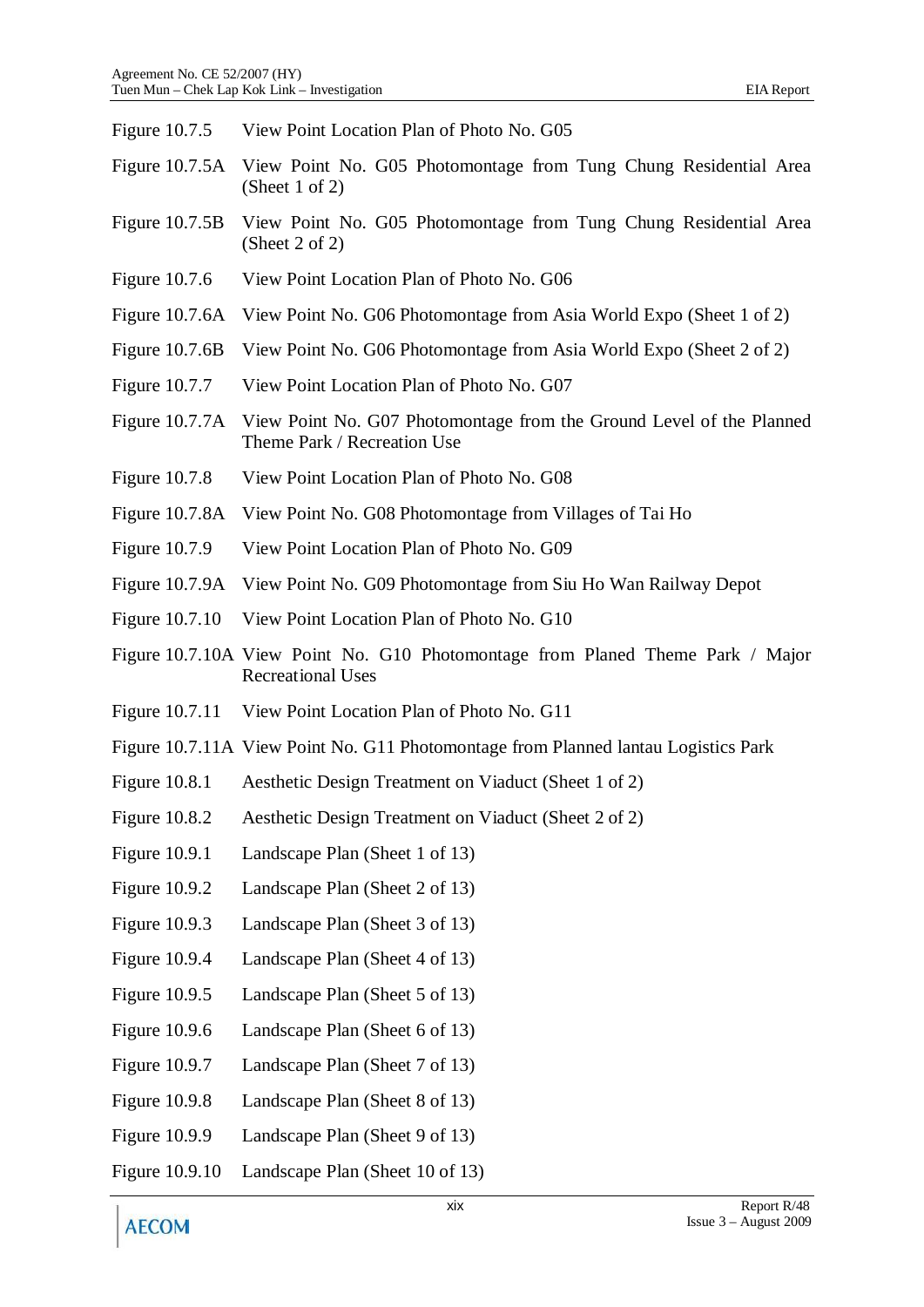| Figure 10.9.11 | Landscape Plan (Sheet 11 of 13)                                                  |
|----------------|----------------------------------------------------------------------------------|
| Figure 10.9.12 | Landscape Plan (Sheet 12 of 13)                                                  |
| Figure 10.9.13 | Landscape Plan (Sheet 13 of 13)                                                  |
| Figure 11.1    | The Geology and Topography Map in Northern Landing Area                          |
| Figure 11.1a   | Location of Northern Landing                                                     |
| Figure 11.1b   | Location of Southern Landing                                                     |
| Figure 11.2a   | Archaeological Map (1905-1909)                                                   |
| Figure 11.2b   | The Geology and Topography Map in Northern Landing Area                          |
| Figure 11.2c   | Section of the 1866 Map PF the San on District Showing the Project Study<br>Area |
| Figure 11.2d   | 1896 Map of Hong Kong Showing the Project Study Area                             |
| Figure 11.3a   | Potential Archaeological Area in the Project Area                                |
| Figure 11.3b   | Areas of Archaeological Potential Relative to the Project Layout                 |
| Figure 11.4a   | Location of Heritage Features at Tuen Mun Side                                   |
| Figure 11.4b   | Retaining Walls Arrangement at Existing Grave                                    |
| Figure 11.5    | Location of Heritage Features at North Lantau Side                               |
| Figure 11.6    | 1856 French Chart Canal Nord Du Lantau                                           |
| Figure 11.7    | <b>British Admiralty Chart 1878</b>                                              |
| Figure 11.8    | <b>British Admiralty Chart 1889</b>                                              |
| Figure 11.9    | 1819 San on Yuen Cartogram from the Directory of San on County                   |
| Figure 11.10   | Images of Maritihe Activity in the Vicinity of Tung Chung                        |
| Figure 11.11   | Images of Tung Chung Walled City and Shek She Fort                               |
| Figure $11.12$ | Identification of Data Gap and Area Requiring Mai Survey                         |
| Figure $11.13$ | Side Scan Sonar Data Showing Sonar Contacts SC003, SC004 & SC005                 |
| Figure 11.14   | <b>Location of Sonar Contact</b>                                                 |
| Figure $11.15$ | Side Scan Sonar Data Showing Sonar Contacts TH_4 & 5                             |
| Figure $11.16$ | Key Areas of Seabed Disturbance                                                  |
| Figure 11.17a  | Utility Location Plan (Sheet 1 of 2)                                             |
| Figure 11.17b  | Utility Location Plan (Sheet 2 of 2)                                             |
| Figure 12.1    | Demarcation of Sediment Type                                                     |
| Figure 13.1    | Geological Map                                                                   |

**AECOM**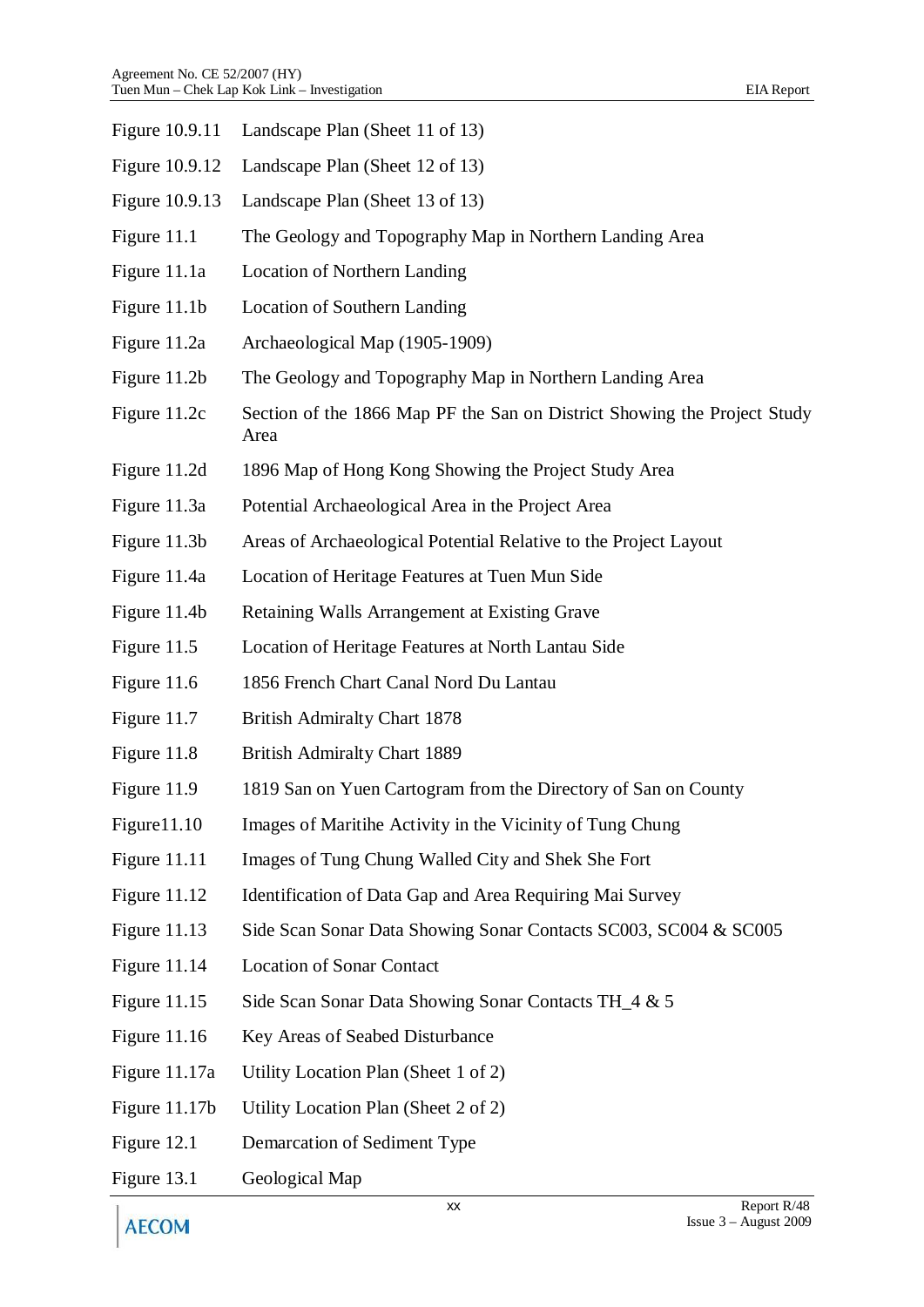| Figure 13.2         | Geological Plan (Sheet 1 of 3)                                                                          |
|---------------------|---------------------------------------------------------------------------------------------------------|
| Figure 13.3         | Geological Plan (Sheet 2 of 3)                                                                          |
| Figure 13.4         | Geological Plan (Sheet 3 of 3)                                                                          |
| Figure 13.5         | Vertical Alignment of Proposed Subsea Tunnel (Sheet 1 of 3)                                             |
| Figure 13.6         | Vertical Alignment of Proposed Subsea Tunnel (Sheet 2 of 3)                                             |
| Figure 13.7         | Vertical Alignment of Proposed Subsea Tunnel (Sheet 3 of 3)                                             |
| Figure 13.8         | Location of Northern Landing                                                                            |
| Figure 13.9         | Location of Southern Landing                                                                            |
| Figure 13.10        | Location of Works Area 4                                                                                |
| Figure 13.11        | Location of Works Area 5                                                                                |
| Figure 13.12        | Location of Works Area 6                                                                                |
| Figure 13.13        | Location of Works Area 23                                                                               |
| Figure 13.14        | Location of Works Area 18 & 19                                                                          |
| Figure 13.15        | Historic Photographs at Northern Landing                                                                |
| Figure 13.16        | Historic Photographs at Southern Landing                                                                |
| Figure 13.17        | Historic Photographs at Works Area 4                                                                    |
| Figure 13.18        | Historic Photographs at Works Area 5                                                                    |
| Figure 13.19        | Historic Photographs at Works Area 6                                                                    |
| Figure 13.20        | Historic Photographs at Works Area 23                                                                   |
| <b>Figure 13.21</b> | Interface between Pillar Point Valley Landfill & Toll Plaza                                             |
| Figure 14.1         | Location of Pillar Point Valley Landfill                                                                |
| Figure 14.2         | <b>Landfill Gas Monitoring Locations</b>                                                                |
| Figure 14.3         | <b>Ground Water Monitoring Locations</b>                                                                |
| Figure 14.4         | Geological Map                                                                                          |
| Figure 14.5         | Vertical Profile of The Toll Plaza and Road Networks                                                    |
| Figure 14.6         | Typical Design for Services Passing through the Consultation Zone and the<br><b>Service Termination</b> |
| Figure 14.7         | <b>Subfloor Venting</b>                                                                                 |
| Figure 14.8         | Passive Trench Vent (Outline)                                                                           |
| Figure 14.9         | Typical Design of Remote Cut-off Trench Barrier                                                         |
| Figure $14.10$      | Open Conduit Protection by Water Seal (Longitudinal-section)                                            |